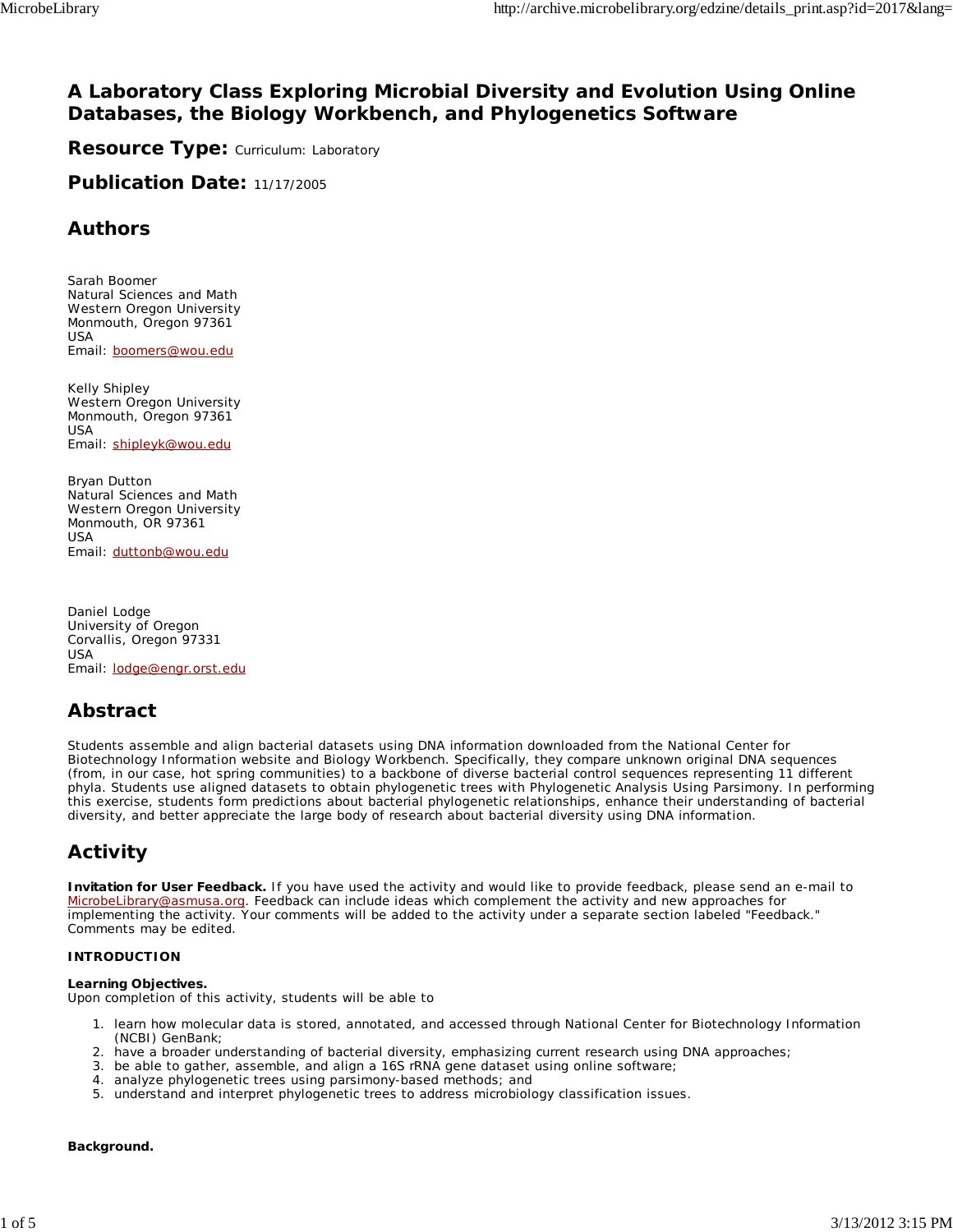This laboratory exercise has been carried out in a variety of formats at Western Oregon University and was included as one component of our poster about computational biology curriculum, "A Bioinformatics Course Emphasizing Molecular Microbial Diversity," at the 2004 American Society for Microbiology General Meeting. Here, it received considerable attention from undergraduate microbiology instructors interested in developing comparable exercises and/or courses. Although an increasing body of literature exists about bioinformatics curricula for undergraduates, most is directed at genome or protein structure topics, typically emphasizing human or eukaryotic systems (2, 3, 5).

This curriculum was first developed in 1998 as a 2-week unit for an advanced elective course, Molecular Biology. In 2000, it was integrated into a new elective course, Computational Biology/Bioinformatics, that also featured microbiology-driven genome and protein explorations (all curricula available online at http://www.wou.edu/~boomers/Bi301/comp04cover.htm). Finally, in 2002, this exercise was adapted for the laboratory component of General Microbiology, a course that all Biology majors at the university are required to take. This report presents the most basic version of the exercise, currently used for General Microbiology. Students complete this laboratory exercise during the final 2 weeks of the 10-week course, following extensive lectures about microbial diversity, ecology, metabolism, evolution, and genetics. Prior lectures importantly include a summary of Woese's 16S work (10). The course requires *Brock Biology of Microorganisms* (6), an invaluable resource for bacterial diversity, particularly during this exercise.

The same instructor (Boomer) who has developed lectures also runs the laboratory. Students receive all instructional materials at the beginning of the term, and these documents are provided electronically on in-lab computers. Prelab lecturing is limited to an overview of online tools and software function understanding, as summarized in lab handouts. This class requires two sessions, each 2 to 3 hours in duration. During the first laboratory session, students gather their control dataset using NCBI-GenBank (http://www.ncbi.nlm.nih.gov/), and upload all control sequences and unknowns to accounts on Biology Workbench (BW) (http://workbench.sdsc.edu/). During the second laboratory session, students align their datasets using BW-provided ClustalW (9), and then search and evaluate phylogenetic trees using Phylogenetic Analysis Using Parsimony (PAUP) (8).

#### **PROCEDURE**

#### **Materials.**

This exercise should be run with no more than two people working together. Each pair needs:

- $\bullet$  one computer with internet access and disk space for file storage
- $\bullet$ PAUP, available for purchase at http://paup.csit.fsu.edu/ (\$500 for 10 users)
- TreeView, freeware (http://taxonomy.zoology.gla.ac.uk/rod/treeview.html)
- word-processing program (e.g., Microsoft Word)
- ruler

Before considering this exercise, instructors should understand several advanced phylogenetics concepts, two recommended resources for which are *Molecular Evolution, A Phylogenetic Approach* and *Bioinformatics, A Practical Guide to the Analysis of Genes and Proteins* (1, 7). Minimally, instructors should recognize how alignment tools work with an emphasis on ClustalW (9), distance versus discrete phylogenetic approaches (e.g., understanding that ClustalW invokes some simple distance methods and the PAUP protocol invokes discrete parsimony methods), tree searching methods (e.g., this protocol employs a heuristic approach), and basic tree terminology (e.g., this protocol generates unrooted, ultrametric trees with legends). The extent to which instructors teach advanced concepts should be at their discretion. For this General Microbiology exercise, students are only expected to understand basic principles included in provided handouts. For Computational Biology/Bioinformatics (in which *Molecular Evolution, A Phylogenetic Approach* is the course text), students are expected to fully master all advanced concepts for the phylogenetics unit.

For all of these exercises, we have made every effort to recommend stable resources given the ephemeral nature of many computer-based resources. These include NCBI, supported by the National Institutes of Health and the National Library of Medicine since 1988, and BW, supported by the San Diego Supercomputer Center and National Science Foundation since 1996. Where ClustalW can be used online at BW, the more computationally demanding PAUP software package must be purchased. Although Phylogeny Inference Package (PHYLIP) is available as a free package for online downloading (4), we have found it less user-friendly in terms of operation, instructional documentation, and maintenance because it is not provided through a commercial vendor. Baxevanis and Ouellette provide a useful summary and comparison of these two packages (1). Instructors who would prefer to adapt these curricula for PHYLIP have enough information to make appropriate decisions about parameter settings for alternative protocols. Given that PHYLIP encompasses over 30 different programs with hundreds of pages of online technical documentation links, discussing its operation is beyond the scope of this paper. It is also worth mentioning that some PHYLIP software (e.g., TreeDraw) is included on BW. Unfortunately, TreeDraw is a simplistic program that imports ClustalW's distance-based alignment data to produce a tree (notably lacking a legend). Although distance-based methods generate trees, they cannot compare with sophisticated discrete methods (e.g., parsimony or maximum likelihood, both of which are options on PAUP and PHYLIP) that retain alignment information and, in so doing, provide legend information that relates to actual nucleotide changes. In general, instructors need to be wary of phylogenetic software that can be run online as most represent distance-based methods that will typically result in a different and less-informative tree.

#### **Student Version.** Student Handouts

Lab Session One Appendix 1. Lab session one procedures Appendix 2. NCBI control worksheet*<sup>1</sup>*

Appendix 3. Unknown sequences*<sup>1</sup>*

<sup>7</sup>These worksheets need to be available in an electronic or online form because students need to copy and paste into or from these documents during the lab exercises.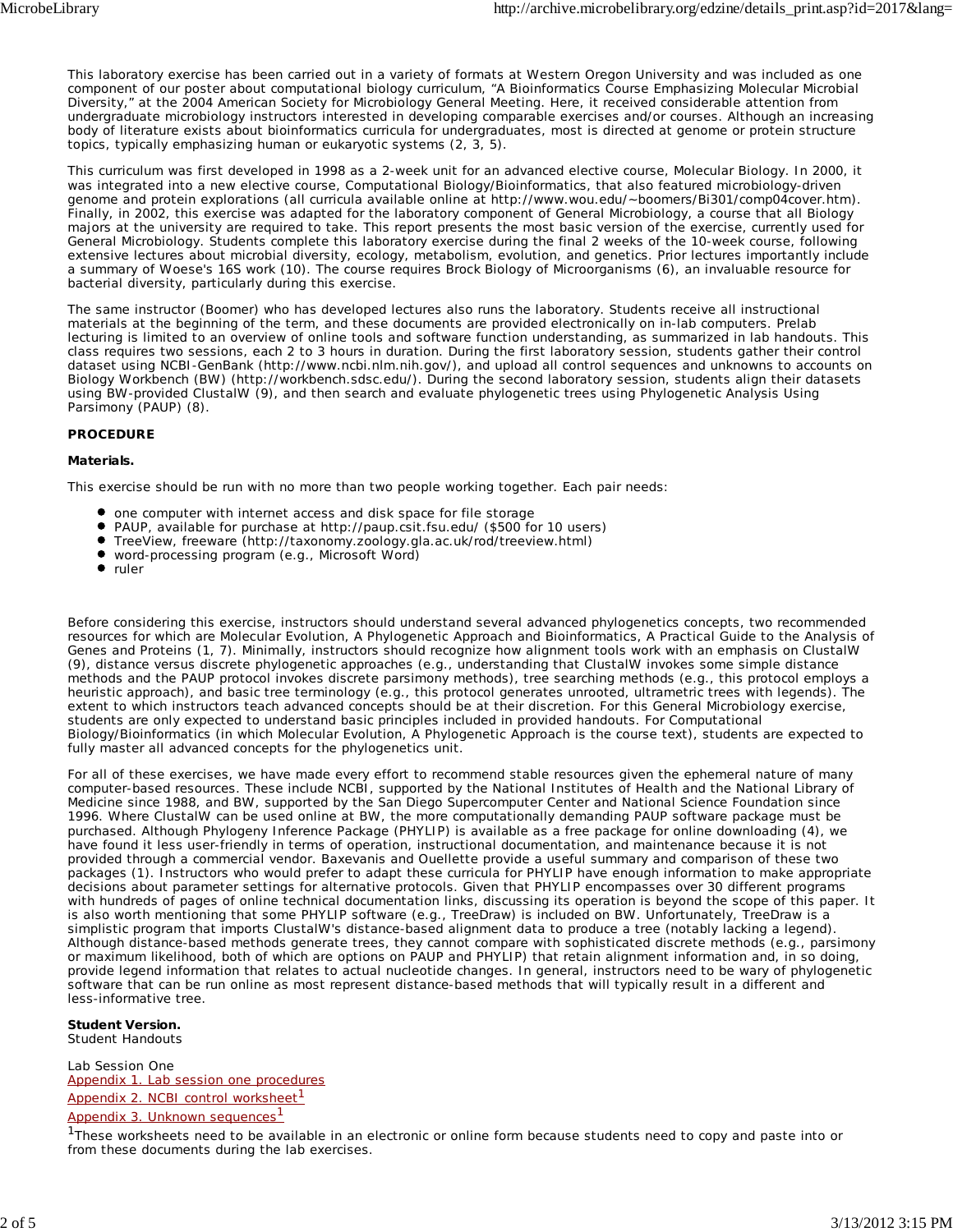Lab Session Two Appendix 4. Lab session two procedures

#### **Instructor Version.**

This class extends over two sessions, each 2 to 3 hours in duration. In our course, students have been required to use computers throughout lab to generate reports and during lecture to research genomes and epidemics using online tools and resources (including NCBI). Although students typically take 2 hours to complete these exercises, students lacking comparable experience should be provided 3 hours. If students have not been exposed to information about microbial diversity and Woese's 16S-based approach, an additional hour of lecture time should be developed to address these topics.

Instructors with no experience using any of these resources or tools should spend 3 to 5 hours understanding NCBI data and this dataset, working with Biology Workbench, and mastering PAUP operation. Although instructors are encouraged to use this all-purpose 16S dataset and provided controls, they should explore creating their own datasets, if only because it provides good experience for mastering lab concepts and procedures. Minimally, instructors can vary provided controls by selecting alternative 16S bacterial sequences directly from GenBank, cutting and pasting raw sequences as Word files to students without names included.

#### *Dataset Findings*

Using NCBI-GenBank, students should be able to solve the GenInfo Identifier sequence information number (GI#), Kingdom-Phylum, and Genus-Species for each accession number. Some students are confused by GenBank annotations for Kingdom-Phylum and will record different levels of classification. GenBank taxonomists also use some terminology that is not consistent with some undergraduate textbooks (e.g., firmicutes instead of gram positive). Given that some sequences represent uncultured environmental DNA-only samples, this terminology often appears, generating additional questions about proper naming. Lastly, GenBank annotations do not always contain obvious references to the actual sample source, metabolism, or ecology of the isolate. Thus, completing the final column of requested data requires that students perform some detective work, searching the publication or project title, the abstract link (if available), or their textbook. The Instructor Dataset Key (Appendix 5) indicates summary information for each accession number based on information available on NCBI: GI#, Classification, Genus-Species Name, Publication or Project Title, and Key Points from the Abstract (if available). In the last column of this key, comments are provided on whether students will have to consult their text. This key should be viewed as highly exhaustive, with typical students recording only a subset of the requested information. For example, students often recognize that *Pseudomonas* (accession number U71007) is a chemotroph, but do not specify that it degrades hydrocarbons, an important metabolic skill for bioremediation applications. In terms of providing predictions about the relationships of control sequences, students often erroneously predict that phylogeny follows metabolism (e.g., they may incorrectly predict that all phototrophs will cluster together). Students may also propose that the tree will follow cell structure or morphology which, in some cases, will be supported (e.g., gram positives, a coherent phylum, should form a common cluster).

#### Appendix 5. Instructor dataset key

#### *Uploaded Dataset Check*

Students typically encounter initial difficulties working with Biology Workbench, forgetting to select correct sessions, projects, or programs, and, during Ndjinn database searching, failing to select the GenBank Bacterial Sequences (GBBCT) database. Instructors should, minimally, confirm that students have correctly loaded all dataset members before the next lab session. A sample of the expected dataset printout is shown in Fig. 1.

#### FIG. 1. Expected dataset printout

#### *Alignment Data*

In addition to needing some reminders about session, project, and program selection, students may have questions about ClustalW settings options, none of which are changed from default. Minimally, instructors should confirm that students have correctly aligned the dataset. A sample of the expected alignment printout (page 1 only, as requested from students) is shown in Fig. 2. Instructors should confirm that the complete dataset appears on the top of the page. They should also note that the order of the dataset has changed, a result of ClustalW alignment algorithms ranking each member by similarity. Students may note this and ask why.

#### FIG. 2. Expected alignment printout

#### *PAUP Analysis and TreeView*

Students typically encounter initial difficulties working with PAUP, most often because they fail to precisely follow directions. To ameliorate frequent problems that arise during the targeted saving of the .tre file, it is strongly recommended that instructors carefully plan and assign the final destination address for these files, preferably a nonnetworked location. Instructors who use a shared network location need to be aware of the fact that different student teams could over-write one another's files if they save using common names. An annotated sample of the two expected phylogenetic trees is shown in Fig. 3 and 4; Comic Sans text annotations represent genus names that students should have hand-written adjacent to respective accession numbers. Instructors may ask students to print out both trees and compare them for differences as part of the final discussion question. If this is done, students should note some discrepancies in the cluster that includes the *Spirochetes*.

#### FIG. 3. Expected phylogenetic tree

#### FIG. 4. Expected phylogenetic tree

In terms of analyzing the final tree, discussion questions effectively lead students toward understanding basic phylogenetic concepts while reinforcing microbial diversity. After dealing with all the precise and complex information and procedures in this exercise, students are often surprised at how simple tree-based identification of each unknown is (question 1). The predicted identity of each unknown can be deduced by examining the closest neighbor. For example, unknown 1's nearest neighbor is Chloroflexi (phylum)/*Chloroflexus* (genus), an anoxygenic phototroph. Unknown 2's nearest neighbor is Cyanobacteria (phylum)/*Anabaena* (genus), an oxygenic phototroph. Unknown 3's nearest neighbor is Proteobacteria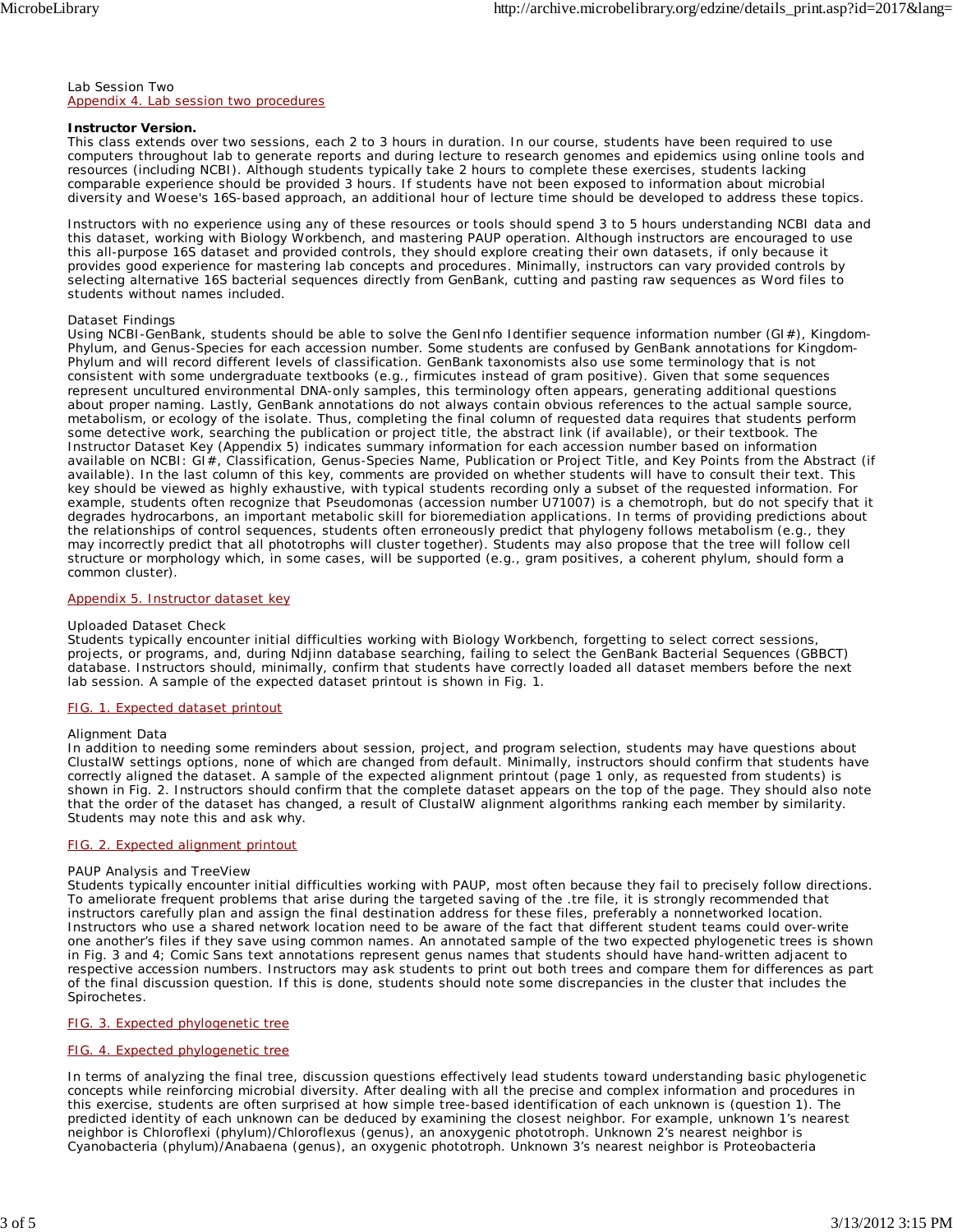(phylum)/*Gluconobacter*, a chemoheterotrophic acetic acid bacterium.

In terms of question 2 (how genetically similar is each unknown to each of its nearest neighbors?), students will have to use rulers to measure the total horizontal line distance between each unknown and its nearest neighbor. They will then have to compare this value to the legend to determine how many nucleotide differences are represented by this line length. Typical mistakes encountered include: measuring both horizontal and vertical distances, and failing to convert line length to nucleotide distance using the legend length. The legend line corresponding to 10 nucleotides is approximately 1.7 to 1.8 mm. Given this, the approximate answers for each unknown are as follows: Unknown 1 is about 260 nucleotides different from *Gluconobacter*; Unknown 2 is about 150 nucleotides different from *Chloroflexus*, and Unknown 3 is about 70 nucleotides different from *Anabaena*. Using more sophisticated applications within PAUP and TreeView, it is possible to determine and print exact nucleotide differences between dataset members, but a discussion of these methods is beyond the scope of this report.

Student responses to question 3 (Did your tree support all your predictions about the relationships between control bacteria? Explain. What does the tree suggest about how useful metabolism and ecology are in terms of phylogeny? What does the tree suggest about the evolution of photosynthesis, in particular?) will vary widely. If students have proposed metabolismdriven hypotheses (e.g., phototrophs will all cluster together), they should come to recognize that metabolic types are, in fact, widespread. For example, phototrophic microbes include distantly related gram positives (*Heliobacterium*), chemotrophic thermophiles (*Chloroflexus*), and Cyanobacteria (*Synechococcus* and *Anabaena*). If students have hypothesized that certain cell structures or shapes will form distinct groupings, they will observe varying results. For example, although bacteria with a gram-positive wall will cluster together, bacteria with a gram-negative wall are widely dispersed. Although Spirochete bacteria form a distinct cluster, other shapes (e.g., filaments and rods) are widely dispersed. One accurate prediction students may make is that all Proteobacteria will cluster together. Unfortunately, this selected dataset splits Proteobacteria into three regions (Alpha, Beta-Gamma, and Delta-Epsilon), a result of using a small and extremely diverse dataset.

**Safety Issues.**

None.

#### **ASSESSMENT and OUTCOMES**

#### **Suggestions for Assessment.**

Student pairs turn in the following lab-generated assignments for grading:

- 1. Control Dataset Worksheet (10 points);
- 2. Biology Workbench Upload Summary Print-out (2 points);
- 3. Aligned Data, page 1 only (2 points);
- 4. Final Tree, including hand-labeling (6 points); and
- 5. Discussion (10 points).

The combined value of this assignment is 10% of the lab assignment grade (30/300 total points).

Of these assignments, the Control Dataset defines the stage for all further data interpretation and should be graded the most carefully. Students should be rewarded for acute detective work in researching less obvious features of the sequences that regard source, ecology, and metabolism. For example, students who simply put should phrases like "environmental sample" instead of more advanced information (e.g., from Japanese oil reserve) should not receive full credit because a key element of this exercise is understanding the breadth of DNA-based research that is occurring in many unusual places around the world.

The Final Tree and Discussion should also be checked carefully. The following point distribution is used: 3 points for question 2, 2 points for question 3, and 5 points for carefully discussing their hypotheses in light of actual tree data.

At the end of the term, students are assessed via a written lab exam, with 10% (15/150 total points) covering this lab exercise. Students are asked a combination of multiple choice and short answer questions dealing with the function and purpose of key computational resources used in this exercise: NCBI, GenBank, BW, ClustalW, and PAUP. Although students are not asked to physically use computers during this exam, GenBank data record print-outs are provided and students are asked to analyze them for specific information (e.g., phylum, genus, source).

#### **Field Testing.**

Since being developed in 1998, approximately 100 junior- and senior-level undergraduate Biology majors have completed this curriculum. Of these, about 20 represent Molecular Biology students, 20 Computational Students, and 60 General Microbiology students. Most students (50 to 60%) were pursuing careers in the health sciences. The remaining students sought careers in secondary education and research (academic, government, or biotechnology).

#### **Student Data.**

Since 2003, we have completed assessment of lab curricula in General Microbiology, which serves a maximum of 16 students per term. Twenty-two students rated this curriculum on a 10-point scale in Fall 2003 and Spring 2004, as summarized below:

| Please rate the statement: This lab             | Average rating |
|-------------------------------------------------|----------------|
| made connections beyond microbiology.           | 7.75           |
| improved my awareness of microbial diversity. 9 |                |
| improved my interest in microbial diversity.    | 8.4            |
| enhanced my interest in scientific research.    | 9.2            |
| enhanced my ability to use computers.           | 7.6            |
| exposed me to new technology.                   | 9.3            |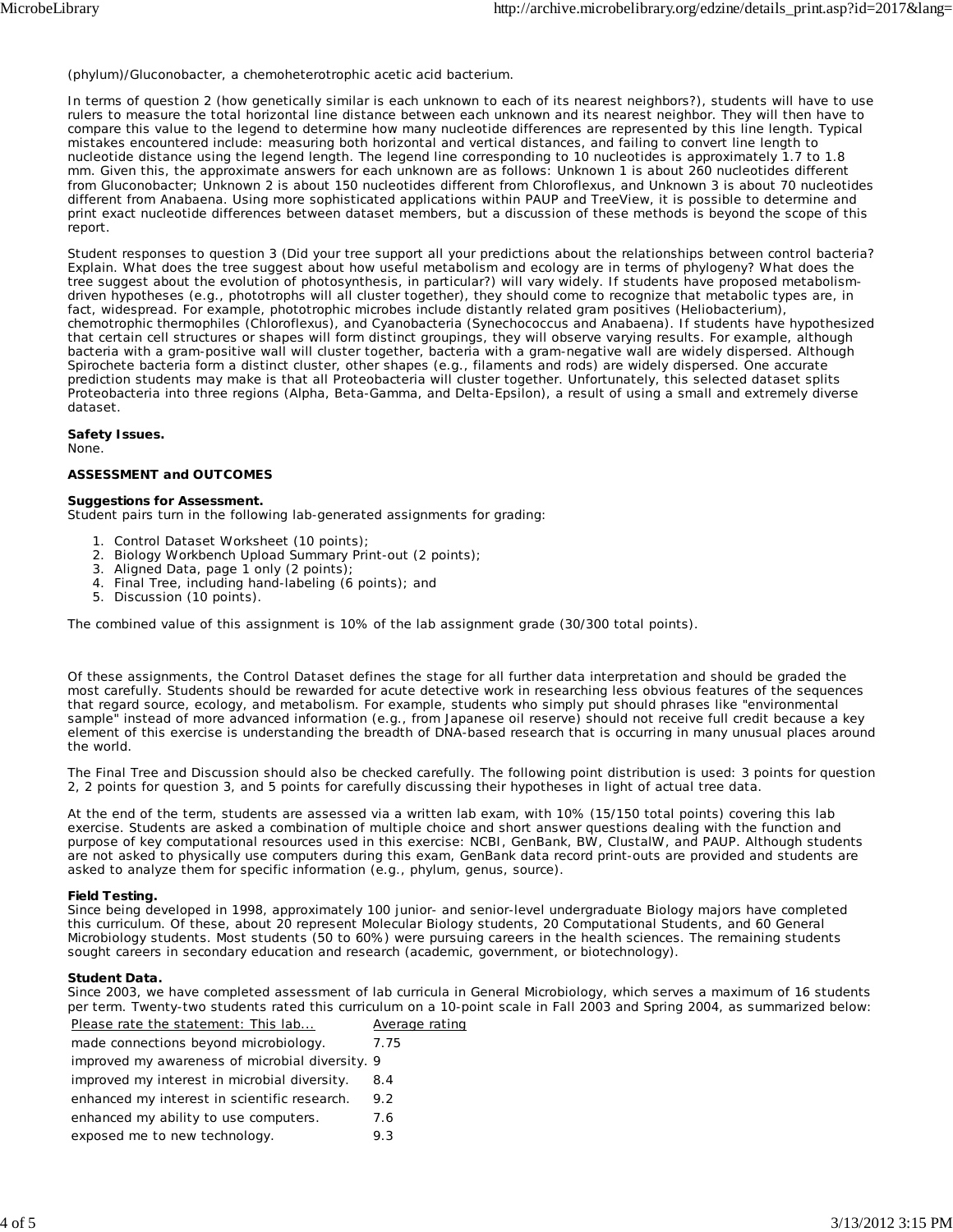| enhanced my organizational skills. | 7.7 |
|------------------------------------|-----|
| enhanced my writing skills.        | 6.4 |
| My overall rating of this lab is   | Q   |

#### **SUPPLEMENTARY MATERIALS**

#### **Possible Modification.**

This exercise can be modified in many ways, some based on direct experience running more advanced versions of this exercise in other courses. As previously suggested, instructors can use these procedures to develop alternative datasets and unknowns to address different questions in microbiology. For example, we have developed specific new datasets and trees that examine the phylogenetic relationships between different metabolic groups (e.g., only photosynthetic bacteria, nitrogen cycling bacteria, sulfur cycling bacteria, etc.). Similar datasets could be developed to address epidemiological issues using viruses or pathogenic bacterial datasets. In addition to dataset modifications, we have provided two additional modifications for instructors who either have less or more time to devote to this topic.

#### Shorter Modification

For instructors who do not have adequate time or PAUP software licenses, it is possible to provide students with just a final tree (showing accession or GI numbers and a legend) and have them use NCBI-GenBank to solve the dataset and interpret the unknowns (i.e., completing the Control Dataset Worksheet and the Discussion as written). This exercise has been effectively run with both undergraduate biology majors, as well as adapted for online distance-education curriculum for secondary science teachers and precollege students.

#### Longer Modification

As has been done in our Computational Biology/Bioinformatics Course (Biology 301), students can fully develop and analyze their own datasets to address a microbiological question that interests them. A summary of microbiology-driven projects students have undertaken in this course is included in Appendix 6. Although meaningful, this exercise is extremely challenging and should only be attempted with senior-level biology majors and by instructors with advanced training in phylogenetic analysis. Common student mistakes include choosing nonhomologous sequences (e.g., mixing hemagglutinin and neuraminidase sequences during an influenza project), and including variable-length sequences (e.g., mixing full-length 1,500 base pair sequences, 200 to 300 base pair PCR products, and whole genome entries). Including and emphasizing these parameters on dataset-building worksheets will help. Instructors who embark on this project should give students four to six additional lab sessions to research and select chosen projects and datasets. In our full course, we spend 4 weeks (eight full labs) on this project, requiring that students include and analyze relevant protein structure data alongside their alignments and final trees.

### A summary of microbiology-driven projects

Appendix 6. Computational projects

#### **Acknowledgments.**

This work was supported, in part, by an National Science Foundation Microbial Observatories/Research at Undergraduate Institute grant (NSF-MO/RUI 0237167).

#### **References.**

- **Baxevanis, A. D., and B. F. F. Ouellette.** 1998. Bioinformatics, a practical guide to the analysis of genes and 1. proteins, 1st ed. John Wiley and Sons, Inc., New York, N.Y.
- 2. **Campbell, A. M.** 2003. Public access for teaching genomics, proteomics, and bioinformatics. Cell. Biol. Educ. **2:**98-111.
- 3. **Cohen, J.** 2003. Guidelines for establishing undergraduate bioinformatics courses. J. Sci. Educ. Technol. **12:**449-456.
- 4. Felsenstein, J. 2005. PHYLIP (Phylogeny Inference Package) version 3.6. Department of Genome Sciences, University of Washington, Seattle. [http://evolution.genetics.Washington.edu/phylip.html].
- 5. Honts, J. E. 2003. Evolving strategies for the incorporation of bioinformatics within the undergraduate cell biology curriculum. Cell. Biol. Educ. **2:**233-237.
- **Madigan, M. T., J. M. Martinko, and J. Parker.** 2003. Brock biology of microorganisms, 10th ed. Prentice Hall, Upper 6. Saddle River, N.J.
- **Page, R. D. M., and E. C. Homes.** 1998. Molecular evolution, a phylogenetic approach, 3rd ed. Blackwell Science, 7. University Press, Cambridge, Mass.
- 8. **Swofford, D. L.** 2000. PAUP 4.0b10. Sinauer Associates Inc., Sunderland, Mass.
- 9. Thompson J. D., H. D. Higgins, and T. J. Gibson. 1994. CLUSTAL W: improving the sensitivity of progressive multiple sequence alignment through sequence weighting, position-specific gap penalties and weight matrix choice. Nucleic Acids Res. **22:**4673-4680.
- 10. **Woese, C. R.** 1987. Bacterial evolution. Microbiol. Mol. Biol. Rev. **51:**221-271.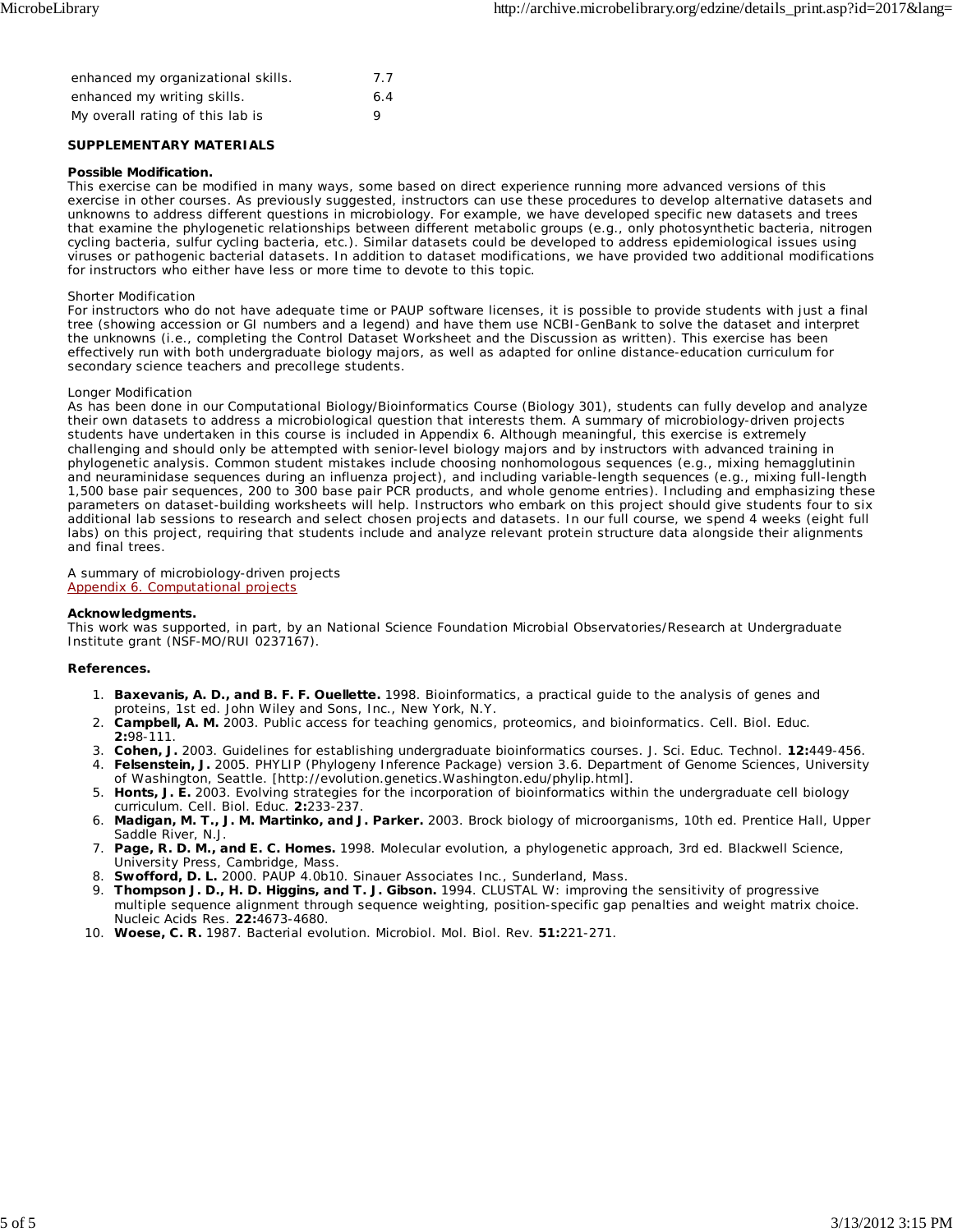## **APPENDIX 1. Lab Session One Procedures**

### **1. Solving the Dataset Using NCBI**

*About the National Center for Biotechnology Information (NCBI).*

NCBI, supported by federal funding (National Institutes of Health and National Library of Medicine) since 1988, archives molecular information via several databases, including nucleotide (GenBank), protein, genome, and structure. Each data entry is minimally annotated with the following information, all of which is searchable. It is especially useful to click available publication links for published sequences because abstracts have additional information.

- LOCUS: name, length, molecule, date
- ACCESSION: unique assigned identifier (assigned by NCBI at the time of acceptance)
- VERSION: accession version plus GI:number (submission number; e.g., 1 is the first submitted)
- SOURCE: organism of origin, common name
- ORGANISM: whole organism, detailed classification and taxonomy
- AUTHORS: submitting scientists
- TITLE: publication, manuscript, and/or project title, links to abstract (minimally), possibly article
- FEATURES: biological markers including, in some cases, physical source and structural motifs

### *Task: identifying and understanding your controls using NCBI.*

In this lab, your overall goal will be to use known bacterial sequences to identify new or unknown bacterial sequences from Yellowstone National Park hot springs. The first step is to understand your controls.

### *Procedures.*

Go to NCBI and note the menu bar items at the top; set the search bar to nucleotide (i.e., GenBank). Enter each accession number listed below, one at a time, and hit "go." One "hit" will come up; click on the accession number, this will take you to the annotated flatfile. Read the annotations and your text to determine requested information to complete the table. Repeat for each accession number, recording all pertinent information as you go. You may want the NCBI Control Worksheet open so you can cut and paste from NCBI as you work.

### *Turn in assignment.*

Complete the attached NCBI Control Worksheet (Appendix 2).

### **2. Uploading the Dataset Using Biology Workbench**

### *About the Biology Workbench (BW).*

BW, free since 1996, is supported by the San Diego Supercomputer Center, with additional federal funding (e.g., National Science Foundation). It provides 150,000 sessions per month, with each person creating and using individual accounts*.* BW provides programs and interfaces with other databases like NCBI. You will use two tool bars today: SESSION (starting and choosing projects) and NUCLEIC (uploading data). Within each, there are many pieces of software for different functions. We will only use a few of these options. If you want to learn more, download and read the available online BW tutorial (http://peptide.ncsa.uiuc.edu/tutorials\_current/How3.2/).

### *Task: uploading your controls to BW.*

NCBI archives information but provides limited capacity for storing and analyzing complex datasets. For this analysis, scientists turn to an array of different software, ranging from extremely expensive to online and free. We will use BW to build our dataset today. During our next lab session, we will use different BW tools to analyze our dataset.

### *Procedures: session tools.*

Open BW, http:workbench.sdsc.edu/, and set up an account. Record your user name and password. Using your account, select and open SESSION TOOLS. From the SESSION TOOLS box, click on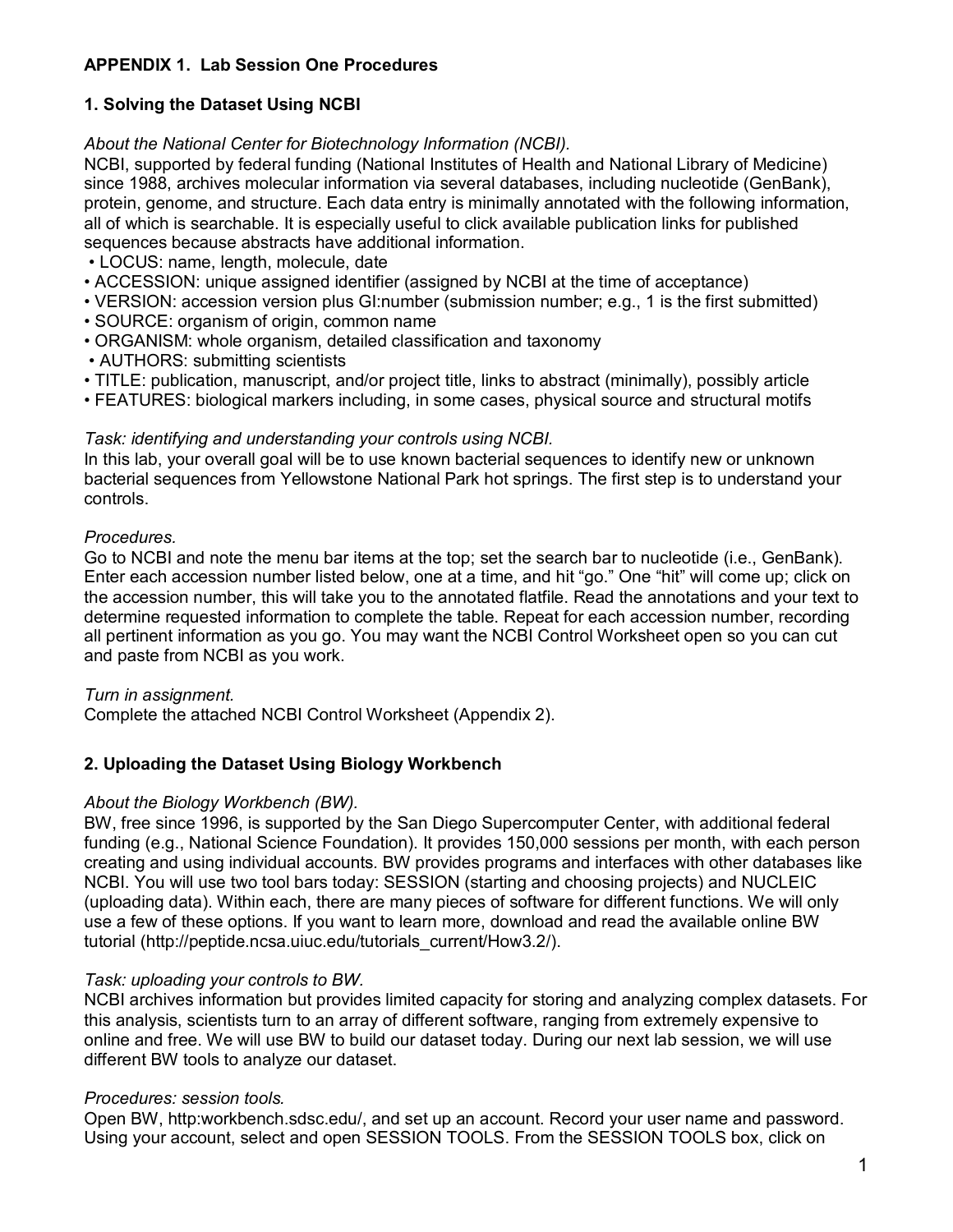"Start New Session," and hit the RUN button. A new screen should open, asking for a description. Type "16S Tree" and hit START NEW SESSION. A new screen should open showing 16S Tree has been created and is selected.

### *Procedures: nucleic tools and Ndjnn.*

Now select and open NUCLEIC TOOLS. A new window with a new box of different tools will appear. Select Ndjinn-Multiple Database Search and hit the RUN button. (Ndjinn stands for engine, as in search engine). Enter the accession number in the text box and select GBBCT (GenBank Bacterial Sequences). GBBCT is one of many databases that BW can link to; you will have to scroll to find it on the screen. This tells BW to connect to NCBI-GenBank. **Click the SEARCH button at the top of page.** A new window with one hit should come up. Confirm it is correct using your worksheet records. Click the checkbox next to the sequence hit and select IMPORT SEQUENCE(S). You will be taken back to the NUCLEIC TOOLS page, now showing the newly imported sequence. Repeat these steps for all accession numbers within your dataset. When finished, do not shut BW down; proceed to part three.

### **3. Uploading the Unknowns**

### *Task: uploading your unknowns to BW.*

In addition to the controls, you will now cut and paste three unknown DNA sequences to your 16S Tree Session. In our case, unknowns represent new isolates from Yellowstone hot spring communities.

### *Procedures.*

From within 16S Tree/NUCLEIC TOOLS, select "Add New Nucleic Acid Sequence," and hit RUN. After the new screen comes up, type in the appropriate label (e.g., Unknown 1). Now, cut and paste each sequence from the Unknown Sequences document (Appendix 3). Make sure that you cut and paste all information from each sequence entry, starting with >name. Each Unknown should look like this in BW. After confirming, click SAVE.

| ADDED           | Label:<br>Unknown 1                                                                                                                                                            |
|-----------------|--------------------------------------------------------------------------------------------------------------------------------------------------------------------------------|
| <b>SEQUENCE</b> | Sequence :<br>$>$ Unknown 1<br>TAGAGGTTGATCCTGGCTCAGAACGAACGCTGGCGGCAGGCCTAACACATGCAAGTCCGAGCGCACCCTT<br>CGGGGTGAGCGGCGGACGGTGAGTAACGCGTGGGAATATACCCTTCTCTACGGAATAGTCTCGGGAAAC |

### *Note about your controls.*

Control Labels appear as: Aquifex pyrophilus 16S ribosomal RNA gene, partial sequence. Control Sequences appear as: >37222674 (return) TTCCCT… In this case, >37222674 is the GI number. In other cases, it may be the Accession number. Regardless, it is this value (what appears after the ">") that will carry through on your final tree. Thus, it is important that you keep track of all levels of data (GI, accession, and name). If you lose information, you can re-search NCBI-GenBank.

### *Print assignment.*

Print out your final uploaded 16S Tree dataset, controls and unknowns, by going to File and selecting Print. Although you have no basis for predicting what your unknowns are at this time, you should be able to speculate on some controls that will cluster together and why. Formulate predictions about three groups that should form distinct clusters and explain your reasoning, using evidence from your NCBI Control Worksheet. At least one of your predictions should focus on photosynthetic microbes.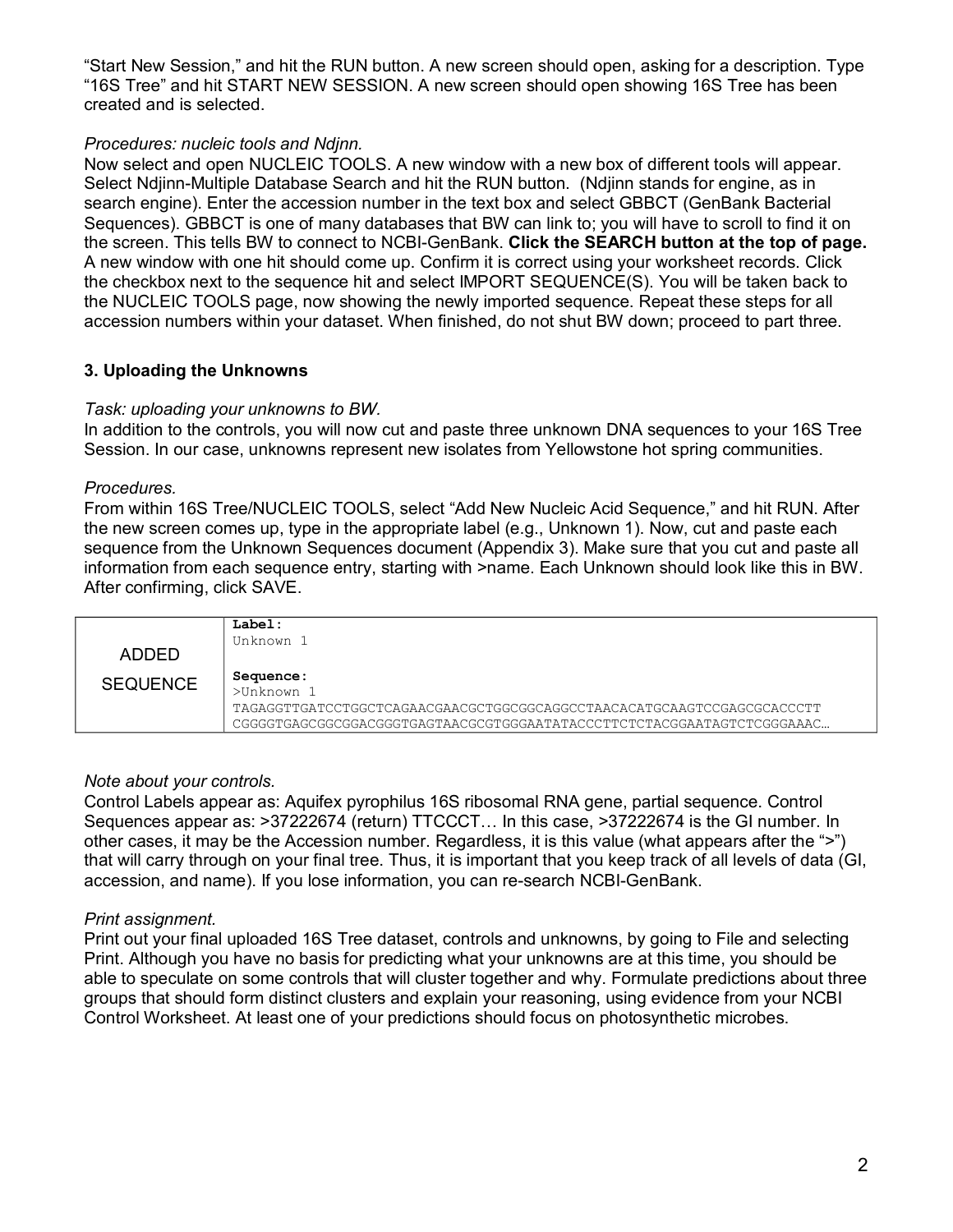### **APPENDIX 2. NCBI control worksheet**

Name(s):

Date:

| Accession | GI# | Genus | Phylum | Where did isolate come from? | Metabolism and ecology<br>May need to consult your text |
|-----------|-----|-------|--------|------------------------------|---------------------------------------------------------|
| AJ309733  |     |       |        |                              |                                                         |
| AB039769  |     |       |        |                              |                                                         |
| X87140    |     |       |        |                              |                                                         |
| M64310    |     |       |        |                              |                                                         |
| AF170738  |     |       |        |                              |                                                         |
| X85249    |     |       |        |                              |                                                         |
| AF513475  |     |       |        |                              |                                                         |
| AY701541  |     |       |        |                              |                                                         |
| AB116143  |     |       |        |                              |                                                         |
| AJ786665  |     |       |        |                              |                                                         |
| M11212    |     |       |        |                              |                                                         |
| AJ871293  |     |       |        |                              |                                                         |
| AY079156  |     |       |        |                              |                                                         |
| AB128051  |     |       |        |                              |                                                         |
| AB109890  |     |       |        |                              |                                                         |
| U71007    |     |       |        |                              |                                                         |
| AY268891  |     |       |        |                              |                                                         |
| Z25741    |     |       |        |                              |                                                         |
| D38365    |     |       |        |                              |                                                         |

*Did you remember to attach the final print-out of your Biology Workbench loading exercise? Did you summarize hypotheses about control clustering and why?*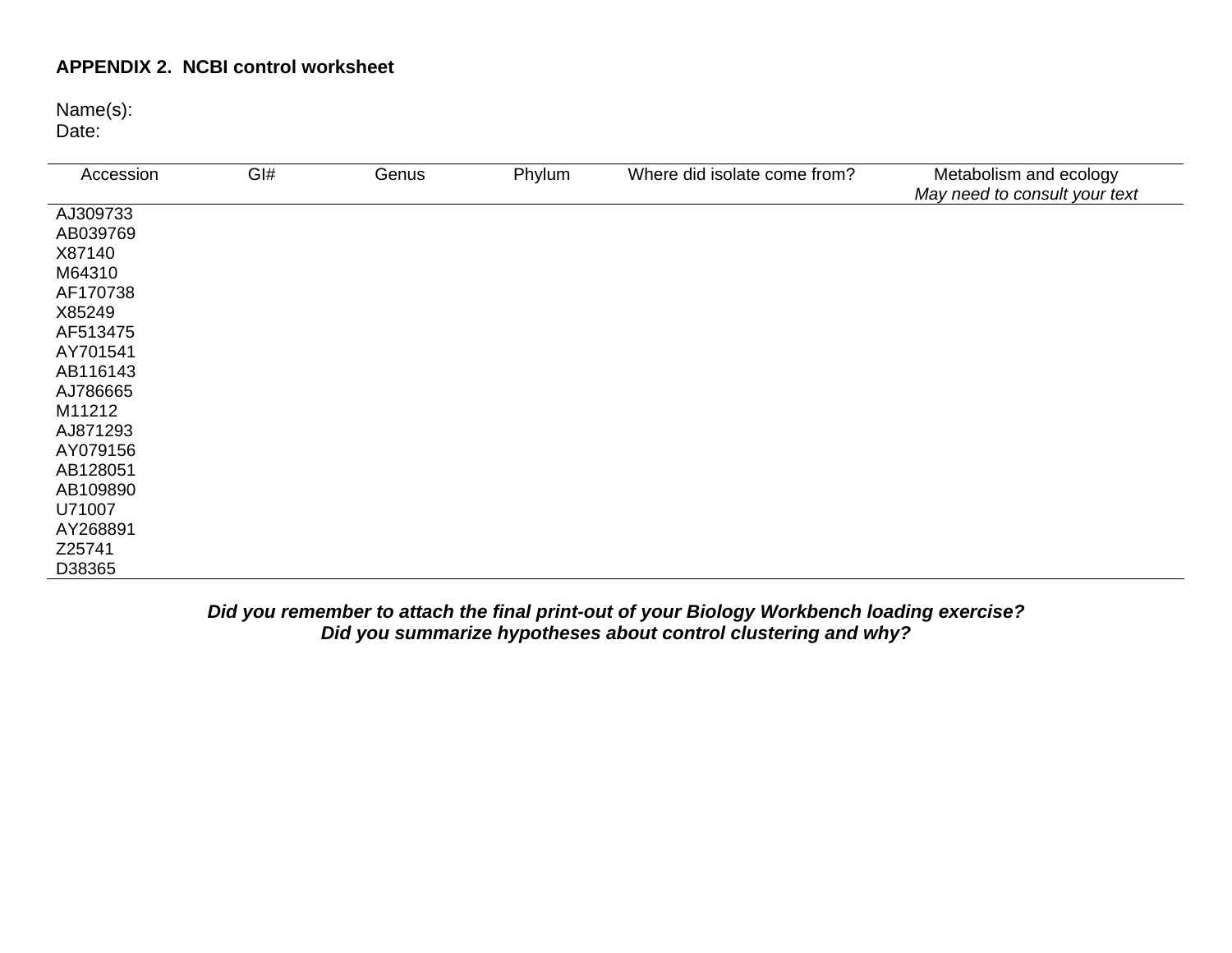### **APPENDIX 3. Unknown sequences**

#### >Unknown 1

TAGAGGTTGATCCTGGCTCAGAACGAACGCTGGCGGCAGGCCTAACACATGCAAGTCCGAGCGCACCCTT CGGGGTGAGCGGCGGACGGGTGAGTAACGCGTGGGAATATACCCTTCTCTACGGAATAGTCTCGGGAAAC TGGGGGTAATACCGTATACGCCCTTCGGGGGAAAGATTTATCGGAGAAGGATTAGCCCGCGTTGGATTAG GTAGTTGGTGGGGTAATGGCCTACCAAGCCGACGATCCATAGCTGGTTTGAGAGGATGATCAGCCACACT GGGACTGAGACACGGCCCAGACTCCTACGGGAGGCAGCAGTGGGGAATCTTAGACAATGGGCGCAAGCCT GATCTAGCCATGCCGCGTGAGTGACGAAGGTCTTAGGATCGTAAAGCTCTTTCGCTGGGGAAGATAATGA CTGTACCCAGTAAAGAAGTCCCGGCTAACTCCGTGCCAGCAGCCGCGGTAATACGGAGGGGACTAGCGTT GTTCGGAATTACTGGGCGTAAAGCGCACGTAGGCGGATTAGCAAGTTAGGGGTGAAATCCCGGGGCTCAA CCCCGGAACGGCCCTTAAAACTGCTAGTCTAGAGTTCGAGAGAGGTGAGTGGAATTCCGAGTGTAGAGGT GAAATTCGTAGATATTCGGAGGAACACCAGTGGCGAAGGCGGCTCACTGGCTCGATACTGACGCTGAGGT GCGAAAGCGTGGGGAGCAAACAGGATTAGATACCCTGGTAGTCCACGCCGTAAACGATGAATGCCAGACG TCGGCAAGCATGCTTGTCGGTGTCACACCTAACGGATTAAGCATTCCGCCTGGGGAGTACGGTCGCAAGA TTAAAACTCAAAGGAATTGACGGGGGCCCGCACAAGCGGTGGAGCATGTGGTTTAATTCGAAGCAACGCG CAGAACCTTACCAACCCTTGACATGGTTATCGTAGTTACCAGAGATGGTTTCGTCAGTTCGGCTGGATAA CACACAGGTGCTGCATGGCTGTCGTCAGCTCGTGTCGTGAGATGTTCGGTTAAGTCCGGCAACGAGCGCA ACCCACACCCTTAGTTGCCAGCATTCARTTGGGCACTCTAGGGGAACTGCCCGTGATAAGCGGGAGGAAG GTGTGGATGACGTCAAGTCCTCATGGCCCTTACGGGTTGGGCTACACACGTGCTACAATGGTAGTGACAA TGGGTTAATCCCAAAAAGCTATCTCAGTTCGGATTGGGGTCTTGCAACTCGACCCCATGAAGTCGGAATC GCTAGTAATCGCGTAACAGCATGACGCGGTGAATACGTTCCCGGGCCTTGTACACACCGCCCGTCACACC ATGGGAGTTGGGTCCACCCGAAGGCCGTGCGCCAACCAGCAATGGGGGCAGCGGACCACGGTGAGCTTAG CGACTGGGGTGAAGTCGTAACAAGGTAACCAGGTGG

#### >Unknown 2

GATGAACGCTGGCGGCGTGCTTAACACATGCAAGTCGAACGAAGTCTTCGGACTTAGTGGCGGACGGGTG AGTAACGCGTGAGGACCTACCCTAAGGACGGGGACAACAGTTGGAAACGACTGCTAATACCCGATGTGCC GAGAGGTGAAAGATTTATCGCCTAAGGATGGACTCGCGTCAGATTAGCTAGTTGGTGTGGTAACGGCATA CCAAGGCAACGATCTGTAGCTGGTCTGAGAGGATGATCAGCCACACTGGGACTGAGACACGGCCCAGACT CCTACGGGAGGCAGCAGTGGGGAATTTTCCGCAATGGGCGAAAGCNTGACGGAGCAACGCCGCGTGTGGG AGGAAGGTTTTAGGACTGTAAACCACTTTTCTCAGGGAAGAAGATCTGACGGTACCTGAGGAATCAGCAT CGGCTAATTCCGTGCCAGCAGCCGCGGTAATACGGGAGATGCAAGCGTTATCCGGAATTATTGGGCGTAA AGCGTCCGCAGGCGGTCTTATAAGTCTGTCGTTAAAGCACACAGCTTAACTGTGGGAGAGCGATGGAAAC TGTGAGACTAGAGTGCGGTAGGGGTAGGGGGAATTCCCGGTGTAGCGGTGAAATGCGTAGATATCGGGAA GAACACCAGCAGCGAAAGCGCCCTACTGGGCCGCAACTGACGCTCATGGACGAAAGCTAGGGGAGCGAAA GGGATTAGATACCCCTGTAGTCCTAGCCGTAAACGATGGACACTAGGTGTTGTCTGTATCGACCCGGACA GTGCCGTAGCTAACGCGTTAAGTGTCCCGCCTGGGGAGTACGCACGCAAGTGTGAAACTCAAAGGAATTG ACGGGGGCCGCACAAGCGGTGGAGTATGTGGTTTAATTCGATGCAACGCGAAGAACCTTACCAGGGCTTG ACATCCCGCGAATCTCTGTGAAAGTGGAGAGTGCTTCGGGAGCGCGGAGACAGGTGGTGCATGGCTGTCG TCAGCTCGTGTCGTGAGATGTTGGGTTAAGTCCCGCAACGAGCGCAACCCTCGTTCTTAGTTGCCATCAT TAAGTTGGGCACTCTAGGGAGACTGCCGGTGACAAACCGGAGGAAGGTGGGGACGACGTCAAGTCATCAT GCCCCTTACGTCCTGGGCTACACACGTACTACAATGCTAGGGACAAAGAGCAGCCAACTCGCGAGAGTGA GCTAATCTCATAAACCCTGGCTCAGTTCGGATTGCAGGCTGCAACTCGCCTGCATGAAGTAGGAATCGCT AGTAATCGCAGGTCAGAATACTGCGGTGAATACGTTCCCGGGCCTTGTACACACCGCCCGTCACACCATG GAAGTTGGCCACGCCCGAAGTCGCTACCCTAACCGTTCGCGGAGGGGGGCGCCGAAGGCAGGGCTGATGA CTGGGGTG

#### >Unknown 3

GCTTGGTACCGAGCTCGGATCCACTAGTAACGGCCGCCAGTGTGCTGGAGTTCGCCCTTGCGGATCCGCG GCCGCTGCAGAGTTTGATCCTGGCTCAGGACGAACGCTGGCGGCGTGCCTAATGCATGCAAGTAGCACGC ACCCGCTTCGGCGGGTGAGTGGCGCACGGCTGAGTAACACGTGGGAACCCGCCCCCCGGTGGGGGATAAC GCGACGAAAGTAGCGCTAATCCCGCATACGTCCCCAGGGAGAAAGCGCAGTGCGCGCCAGAGGGAGGAGC CTGCGAGCCCATCAGGTCGTTGGTGGGGTAAGGGCCTACCAAGCCGATGACGGGTAGCTGGTCTGGGAGG ATGACCAGCCAGACTGGGACTGAGACACGGCCCAGACTCCTACGGGAGGCAGCAGCAAGGAATTTTCGGC AATGGGCGCAAGCCTGACCGAGCAACGCCGCGTGCAGGATGACGGCCTTCAGGGTTGTAAACCGCTTTTC GGGGGGACGATGATGACGGTACCCTCGGAACAAGCCCCGGCTAACTCTGGGCCAGCAGCCGCGGTAAGAC AGAGGGGGCGAGCGTTGTCCGGAGTCACTGGGCGTAAAGCGCGCGCAGGCGGCCAACTCAAGTGTTGTGT GAAAGCCCCCGGCTCAACCGGGGGAGGTCATGGCAAACTGGGTCGACTCGAGCGTCGGAGAGGCCCCTCG AATTGCCGGTGTAGCGGTAAAATGCGTAGAGATCGGCAGGAAGACCAAGGGGGAAGCCAGGGGGCTGGCC GCTAGCTGACGCTGAGGCGCGACAGCGTGGGGAGCAAACCGGATTAGATACCCGGGTAGTCCACGCCGTA AACGATGACCACTCGGCGTGTGGCGACTATTGACGTCGCGGCGCGCCTAGCTCACGCGATAAGTGGTCCG CCTGGGAACTACGAGCGCAAGCTTAAAACTCAAAGGAATTGACGGGGGCCCGCACAAGCAGCGGAGCGTG TGGTTTAATTCGACGCAACCCGAAGAACCTTACCCAGACTGGACATGACGGTGAAAACGGCGGAAACGTC GTCGGCCTGCGAGGGTCCGTCACAGGTGCTGCATGGCTGTCGTCAGCTCGTGTCGTGAGATGTTGGGTTA AGTCCCGCAACGAGCGCAACCCCTGCGGTTAGTTACTGCGTGTCTAACCGGACTGCCCTTTGGGGAGGAA GGCGGGGATGACGTCAAGTCCGCATGGCCCTGACGCCTGGGGCGACACACACGCTACAATGGCGCCGACA ATGCGTTGCCACCGCGTAAGCGGAGCGCGAATCGCCAAACGGCGCCGCAGTGCAGATCGGGGGCTGCAAC TCGCCCCCGTGAAGGCGGAGTTGCTAGTAACCGCGTATCAGCCATGGCGCGGTGAATCCGTACCCGGGCC TTGTACACACCGCCCGTCACGTCATGGGAGTTGTCAATGCCTGAAGTCCGTGGGCTAACCGCGTGAGCGG AGGCAGCGGCCGAGGGCAGGGGCAGCGACTGGGACGAAGTCGTAAAAACCCCGGCGGCCCGCTCGAGCAA GGGCGAATTCTGCAGATATCCATCACACTGGCGGCCGCTCGAGCATGCATCTAGAGGGCCCAA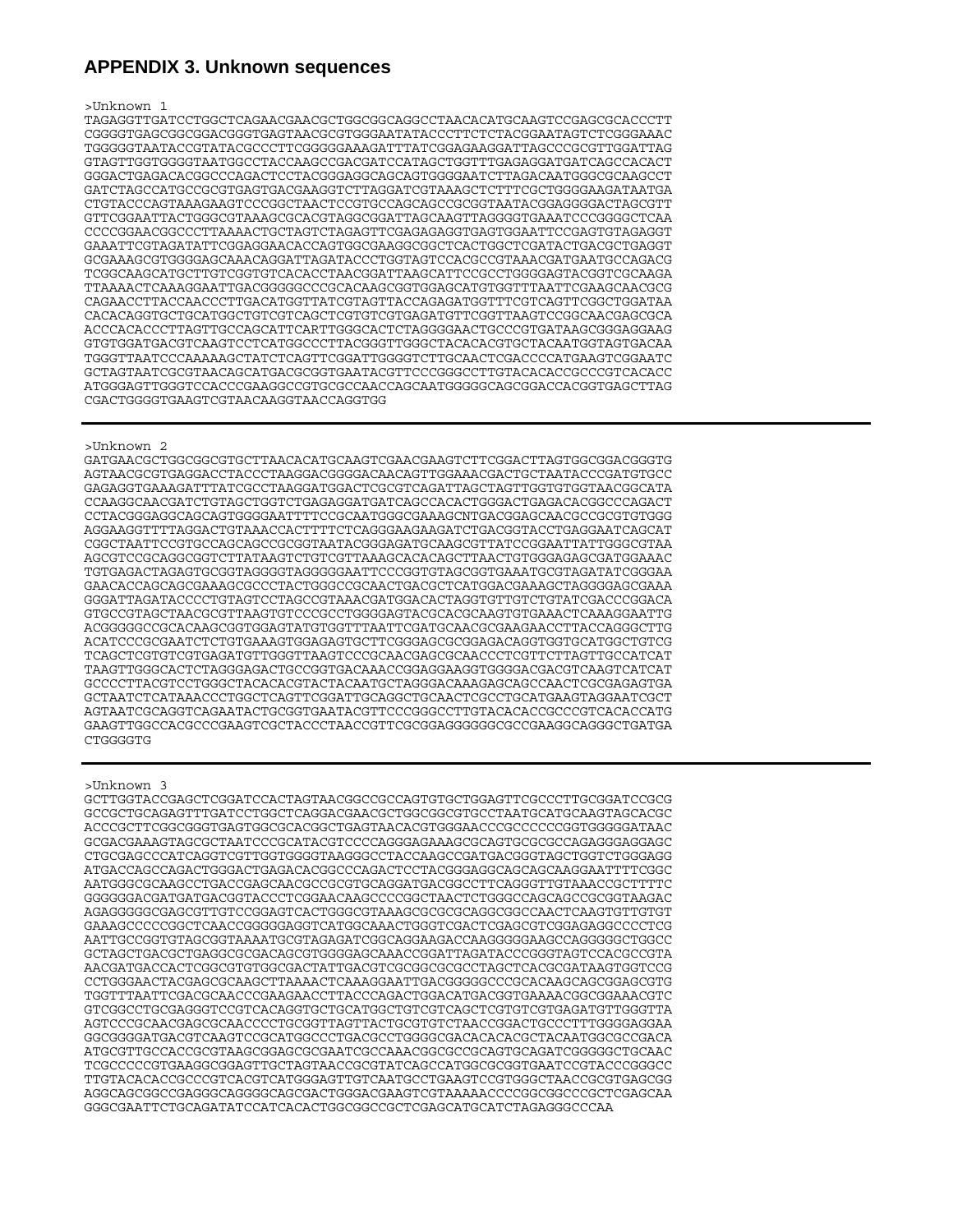### **APPENDIX 4. Lab Session Two Procedures**

### **1. Aligning Your Dataset**

### *About ClustalW and multiple sequence alignment.*

ClustalW, intended to be permanently free, was designed by Thompson et al. (1) at the European Molecular Biology Laboratory. The original, technical paper describing ClustalW is available online at:

http://www.ncbi.nlm.nih.gov/entrez/query.fcgi?cmd=Retrieve&db=pubmed&dopt=Abstrac t&list\_uids=7984417. ClustalW compares data in pairwise manner to establish percent similarity and then ranks the sequences. The rankings are used to establish the order in which the actual alignment will take place. Although we will use the default ClustalW settings, it is possible to change some alignment parameters, including the penalty for opening and extending a gap (i.e., creating an insertion or deletion), the cost for aligning different amino acid residues (using various protein substitution matrices), and the cost for aligning different nucleic acid residues .

### *Task: preparing your alignments.*

Now that you understand and have uploaded your dataset onto Biology Workbench (BW), your next task will be to use ClustalW to produce an alignment. After obtaining the alignment data, you will convert the data to a format that can be read by the phylogenetic tree software, PAUP.

### *Procedure.*

Open your previously-created account on the BW site, http:workbench.sdsc.edu. In SESSION TOOLS, select your 16S tree dataset checkbox, select "Resume Session," and hit Run. A new window should open (still in SESSION), displaying all of your entered data from the last lab. Hit NUCLEIC TOOLS, "Select All Sequences," and hit Run; all sequences should be checked. With all sequences checked, select "CLUSTALW– Multiple Sequence Alignment," and hit Run. A new screen will come up with your dataset and several selection parameters; do not change the parameters. Hit Submit and wait 2 to 5 minutes; once finished, click on Import Alignment(s). A new window in ALIGNMENT TOOLS will come up. After selecting your alignment dataset checkbox, select "View Aligned Sequence(s)," and hit Run. In the Format pull-down box, select Paup/Nexus format; the data below will change accordingly. Hit "Download/view all sequences in text format" and a new window will appear. Perform a File/Save As (keeping .txt); record the file name and where it has been saved.

### *Print assignment.*

Open your Paup/Nexus file in a text program and print ONLY the first page. Beware: the whole document is likely 20 to 30 pages long. Please avoid printing the whole document!

### **2. Searching and Analyzing Phylogenetic Trees**

### *About PAUP.*

Phylogenetic Analysis Using Parsimony (PAUP) is a software package that uses alignment data to search and display phylogenetic trees. Many possible trees are initially constructed and searched using, in this exercise, heuristic (rapid, less computationally demanding) methods. PAUP then reports the most parsimonious trees, those with the fewest assumptions (e.g., the fewest number of assumed genetic changes). Resulting trees are viewed in TreeView, which includes a legend that defines the unit length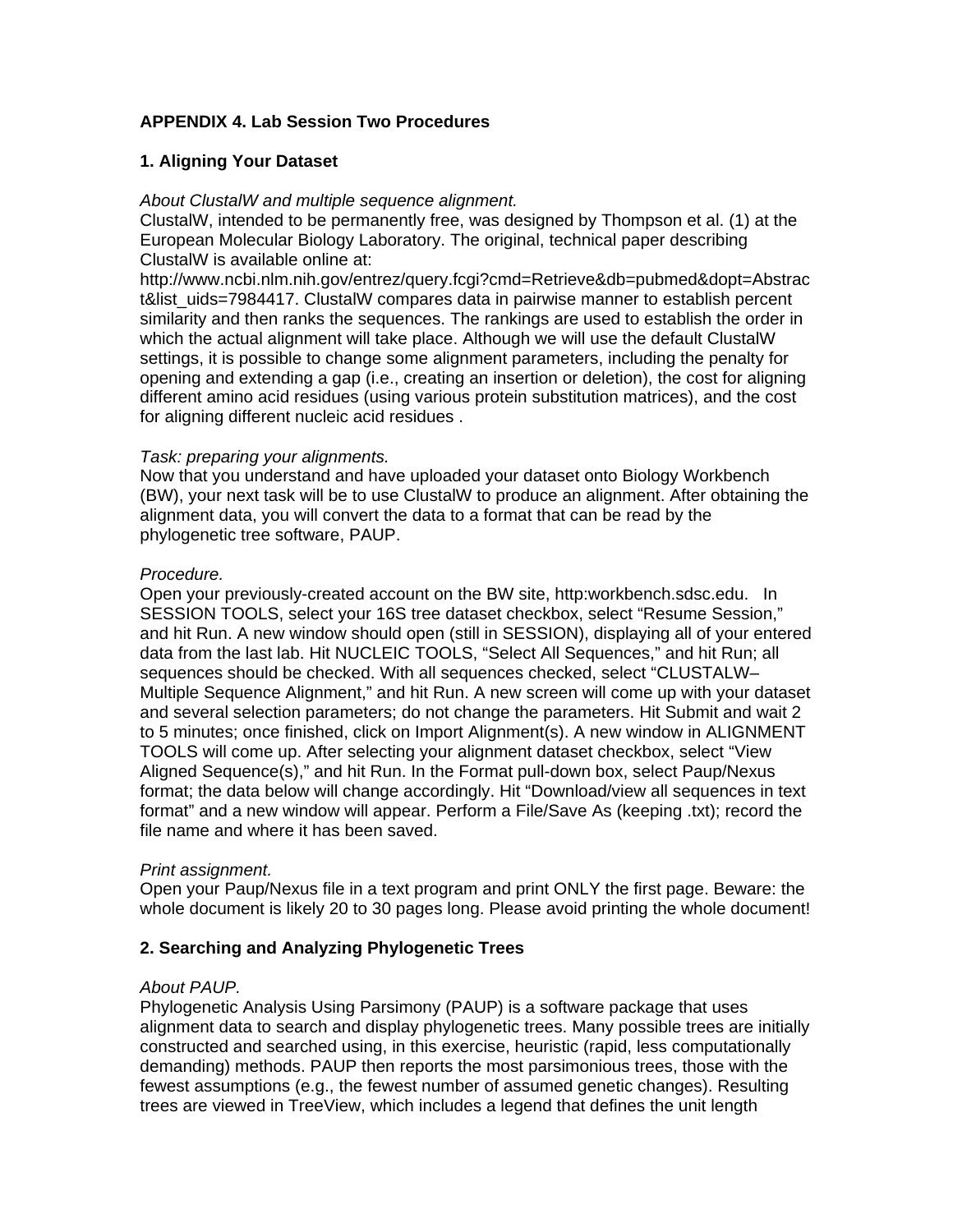corresponding to 10 nucleotide differences. On the kind of tree in this exercise, only the horizontal branch lengths are used to determine the nucleotide differences. You will need to use rulers to analyze the relationships between the unknowns and their nearest neighbors.

### *Task: opening your alignment in PAUP and logging output.*

Open PAUP; three windows will appear with an Open window in the foreground. Using the "Files of Type" pull-down box, change settings to "All files." Browse to your .txt file (previously saved as text format for Paup/Nexus in BW). Hit Open/Execute and a new Display window with your previous alignment will appear. Note the command box at the bottom of the display where you can type things; this is where you will perform all future tasks.

### *Task: generating trees using parsimony methods.*

In the command box type: **set criterion=parsimony** and hit Execute. To conduct a heuristic search, type in the command line **hsearch** and hit Execute. A smaller search box will come up; after the search is complete, click on Close. In the command line, type: savetrees file=\*\\*\*.tre brlens=yes<sup>a</sup> and hit Execute. The display will tell you that the file has been saved. To view a low-resolution tree output, type **describetrees** and hit Execute. The tree will show up in the display buffer and also in the log file.

<sup>a</sup>Note: \* is the location; \*\* is the file name, which has to have the tree extension (.tre). Make sure you record this name and the location where it has been saved. This command line is VERY particular. It is useful to first locate your ultimate file destination and then copy the address line for this location, pasting it directly to the command line above.

### *Task: viewing and printing results.*

To print trees, open the TreeView program and then browse/open your tree file. From the Tree Menu, select Phylogram and use print commands to print. When opening your most parsimonious trees, you will have at least two trees. Scroll through them using the arrow keys in the upper-left corner of the screen. Print at least two for turn-in and analysis.

#### *Turn in assignment and complete the discussion questions.*

On the tree print outs, handwrite the genus name for each of the tree branches. Answer the following discussion questions.

1. Based on simple branch location, what is the predicted identity of each of your unknowns. Speculate to the phylum and genus level and comment on likely metabolism. 2. Given your previous answer, how genetically similar is each unknown to each of its nearest neighbors. Explain.

3. Did your tree support all of your predictions about the relationships between control bacteria? Explain. What does the tree suggest about how useful metabolism and ecology are in terms of phylogeny? What does the tree suggest about the evolution of photosynthesis, in particular?'

### **Reference.**

1. **Thompson, J. D., D. G. Higgins, and T. J. Gibson.** 1994. CLUSTAL W: improving the sensitivity of progressive multiple sequence alignment through sequence weighting, positions-specific gap penalties and weight matrix choice. Nuc. Acids Res. **22:**4673– 4680.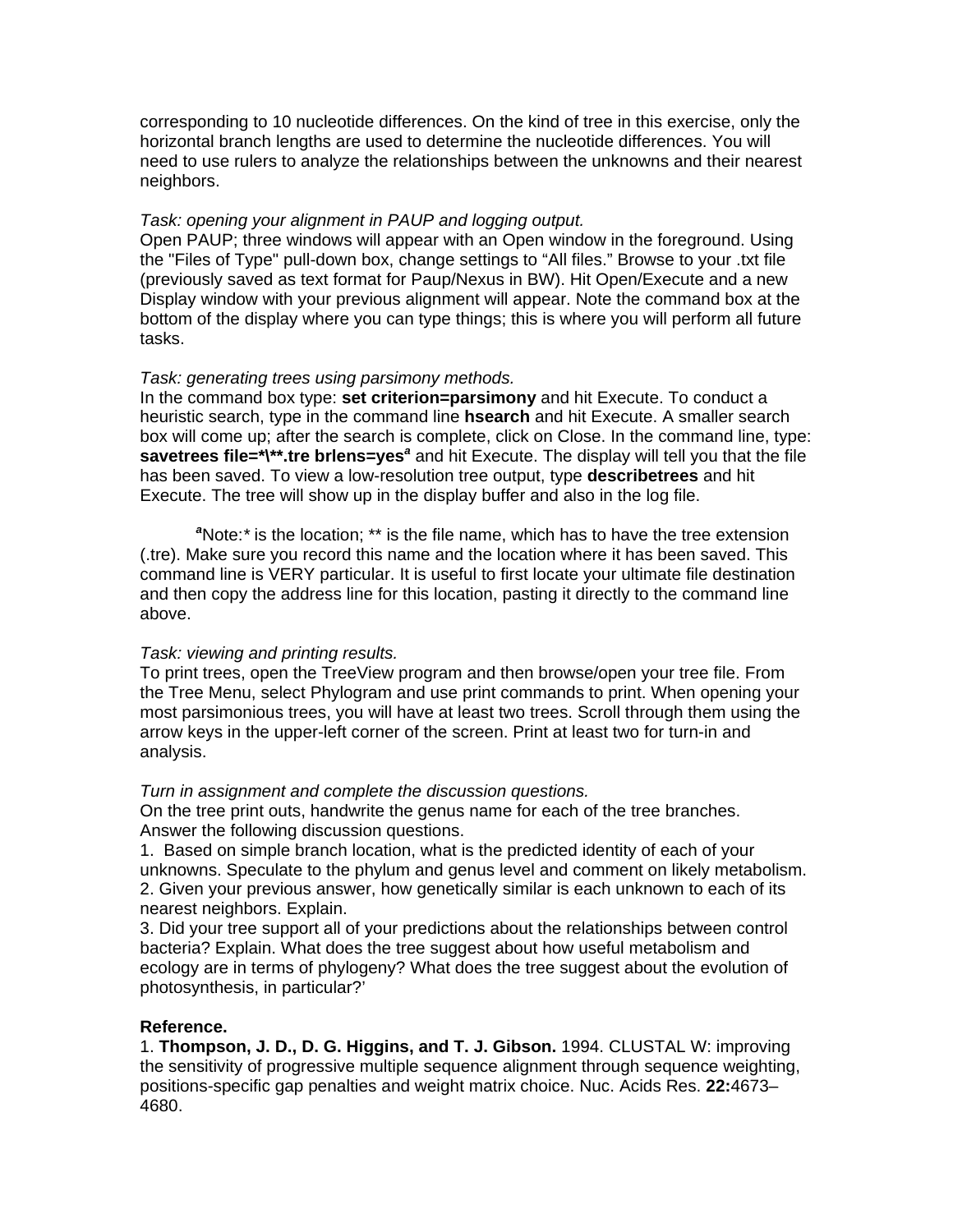# **APPENDIX 5. Instructor dataset key**

| Accession | GI#      | Kingdom or domain;<br>Phylum; class               | Genus and species                | Title information<br>(Cut and pasted from<br>NCBI)                                                                                       | Abstract utility                                                                                                                 | <b>Text utility</b>                                                                            |
|-----------|----------|---------------------------------------------------|----------------------------------|------------------------------------------------------------------------------------------------------------------------------------------|----------------------------------------------------------------------------------------------------------------------------------|------------------------------------------------------------------------------------------------|
| AJ309733  | 13160152 | Bacteria;<br>Aquificae;<br>Aquificales            | Aquifex<br>aeolicus              | The complete genome<br>of the<br>hyperthermophilic<br>bacterium<br>Aquifex aeolicus                                                      | Identifies organism as<br>ancient, thermophilic, and<br>performing<br>chemolithotrophic<br>autotrophy.                           | Confirms NCBI.<br>Will provide<br>students with ideas<br>about ecology.                        |
| AB039769  | 14587794 | Bacteria;<br>Thermotogae;<br><b>Thermotogales</b> | Thermotoga<br>thermarum          | Hyperthermophilic<br>bacteria from the<br>Kubiki oil reservoir<br>Niigata, Japan                                                         | Identifies organism as<br>from a Japanese oil<br>reservoir, and performing<br>anaerobic fermentative<br>heterotrophy.            | Confirms NCBI.<br>Will provide<br>students with more<br>ideas about ecology<br>and metabolism. |
| X87140    | 1498248  | Bacteria;<br>Spirochaetes;<br>Spirochaetales      | Treponema<br>maltophilum         | Treponema<br>maltophilum subsp.<br>nov., a small oral<br>spirochete isolated<br>from human<br>periodontal lesions                        | Only describes media<br>development issues for<br>dental isolates.                                                               | Text necessary for<br>ecology and<br>metabolism.                                               |
| M64310    | 173941   | Bacteria:<br>Spirochaetes;<br>Spirochaetales      | Borrelia burgdorferi             | Phylogenetic analysis<br>of the genus Borrelia: a<br>comparison of North<br>American and<br>European isolates of<br>Borrelia burgdorferi | Only describes DNA<br>detection and comparison<br>methods for examining<br>geographically isolated<br>isolates.                  | Text necessary for<br>ecology and<br>metabolism.                                               |
| AF170738  | 5733749  | Bacteria;<br>Bacteroidetes;<br>Flavobacteria      | Cryomorpha ignava                | Cryomorpha<br>ignavanovel<br>flavobacteria isolated<br>from various polar<br>habitats                                                    | Identifies organism as<br>from Antarctic-Southern<br>Ocean particulates and<br>quartz stone subliths, and<br>as a strict aerobe. | Confirms NCBI.<br>Will provide<br>students with more<br>ideas about<br>metabolism.             |
| X85249    | 1806270  | Bacteria;<br>Planctomycetes;<br>Planctomycetacia  | Planctomyces sp.                 | planctomycete<br>bacteria from<br>postlarvae of the giant<br>tiger prawn                                                                 | Focuses on media<br>development issues for<br>Planctomyces.                                                                      | Confirms NCBI.<br>Will provide<br>students with more<br>ideas about<br>metabolism.             |
| AF513475  | 21667923 | Bacteria;<br>Cyanobacteria;                       | Synechococcus sp.<br><b>PH40</b> | The Hawaiian<br>Archipelago: A                                                                                                           | Unpublished - none                                                                                                               | Text necessary for<br>ecology and                                                              |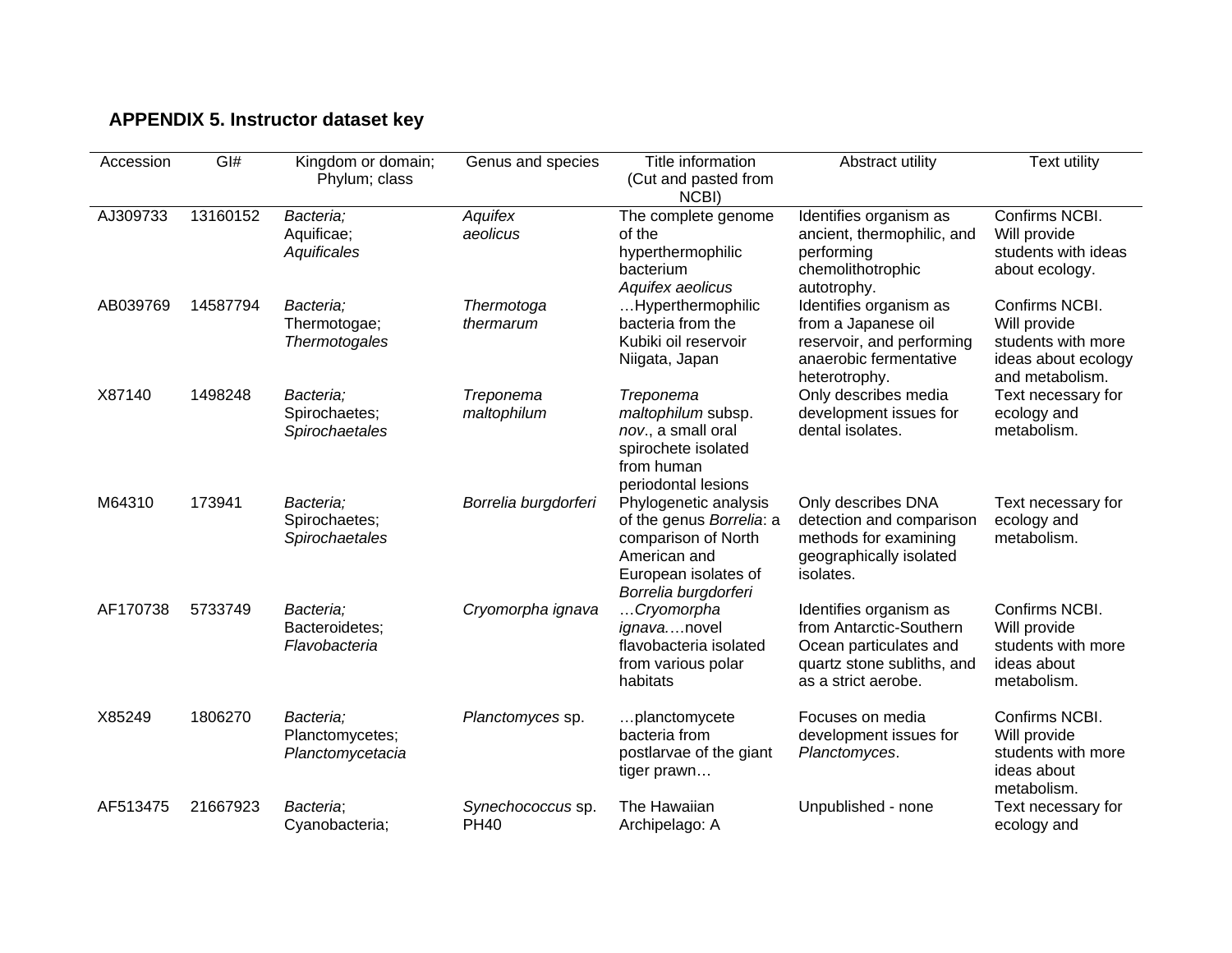|          |          | Chroococcales.                                      |                                    | <b>Microbial Diversity</b><br>Hotspot                                                                                                    |                                                                                                                        | metabolism.                                                                |
|----------|----------|-----------------------------------------------------|------------------------------------|------------------------------------------------------------------------------------------------------------------------------------------|------------------------------------------------------------------------------------------------------------------------|----------------------------------------------------------------------------|
| AY701541 | 51105617 | Bacteria;<br>Cyanobacteria;<br><b>Nostocales</b>    | Anabaena<br>affinis                | Phylogenetic analysis<br>of planktonic species of<br>Anabaena                                                                            | Unpublished - none                                                                                                     | Text necessary for<br>ecology and<br>metabolism.                           |
| AB116143 | 33468807 | Bacteria;<br>Firmicutes;<br><b>Bacillales</b>       | <b>Bacillus</b><br>coagulans       | Low GC gram-positive<br>bacterium isolate from<br>compost                                                                                | Unpublished - none                                                                                                     | Text necessary for<br>ecology and<br>metabolism.                           |
| AJ786665 | 53749598 | Bacteria;<br>Firmicutes;<br>Lactobacillales         | Lactobacillus<br>paracollinoides   | Taxonomic note 'L.<br>pastorianus'a<br>former synonym for L.<br>paracollinoides                                                          | Only resolves<br>classification issue.                                                                                 | Text necessary for<br>ecology and<br>metabolism.                           |
| M11212   | 148823   | Bacteria;<br>Firmicutes;<br>Clostridia              | Heliobacterium<br>chlorum          | Gram-positive bacteria:<br>possible photosynthetic<br>ancestry                                                                           | Identifies this unique<br>anoxygenic gram-positive<br>phototroph, mentioning<br>unique pigments.                       | Confirms NCBI.<br>Will provide<br>students with ideas<br>about ecology.    |
| AY079156 | 28627573 | Bacteria;<br>Actinobacteria;<br>Actinobacteridae    | <b>Streptomyces</b><br>koyangensis | <b>Streptomyces</b><br>koyangensis subsp.<br>nov., a novel<br>actinomycete that<br>produces 4-phenyl-3-<br>butenoic acid                 | Identifies organism as<br>from Korean soil,<br>emphasizing<br>Streptomyces-like traits.                                | Text useful for more<br>information about<br>ecology and<br>metabolism.    |
| AJ871293 | 57434252 | Bacteria;<br>Actinobacteria;<br>Actinobacteridae    | Streptomyces<br>cyaneus            | Diversity of biological<br>soil crusts in the<br>Colorado Plateau<br>studied by molecular<br>fingerprinting and<br>intensive cultivation | Unpublished - none                                                                                                     | Text useful for more<br>information about<br>ecology and<br>metabolism.    |
| AB128051 | 39748703 | Bacteria;<br>Proteobacteria;<br>Alphaproteobacteria | Gluconobacter<br>thailandicus      | An acetic acid<br>bacterium in<br>the alpha-<br>Proteobacteria                                                                           | Identifies organism as<br>from Thai flowers,<br>emphasizing carbon<br>utilization as compared<br>with close relatives. | Text useful for more<br>information about<br>ecology and<br>metabolism.    |
| AB109890 | 39652274 | Bacteria;<br>Proteobacteria;<br>Betaproteobacteria  | Herbaspirillum<br>putei            | Proposals of<br>Herbaspirillum putei<br>subsp. nov. for<br>bacterial strains<br>isolated from well<br>water.                             | Only resolves<br>classification issue.                                                                                 | Text necessary for<br>more information<br>about ecology and<br>metabolism. |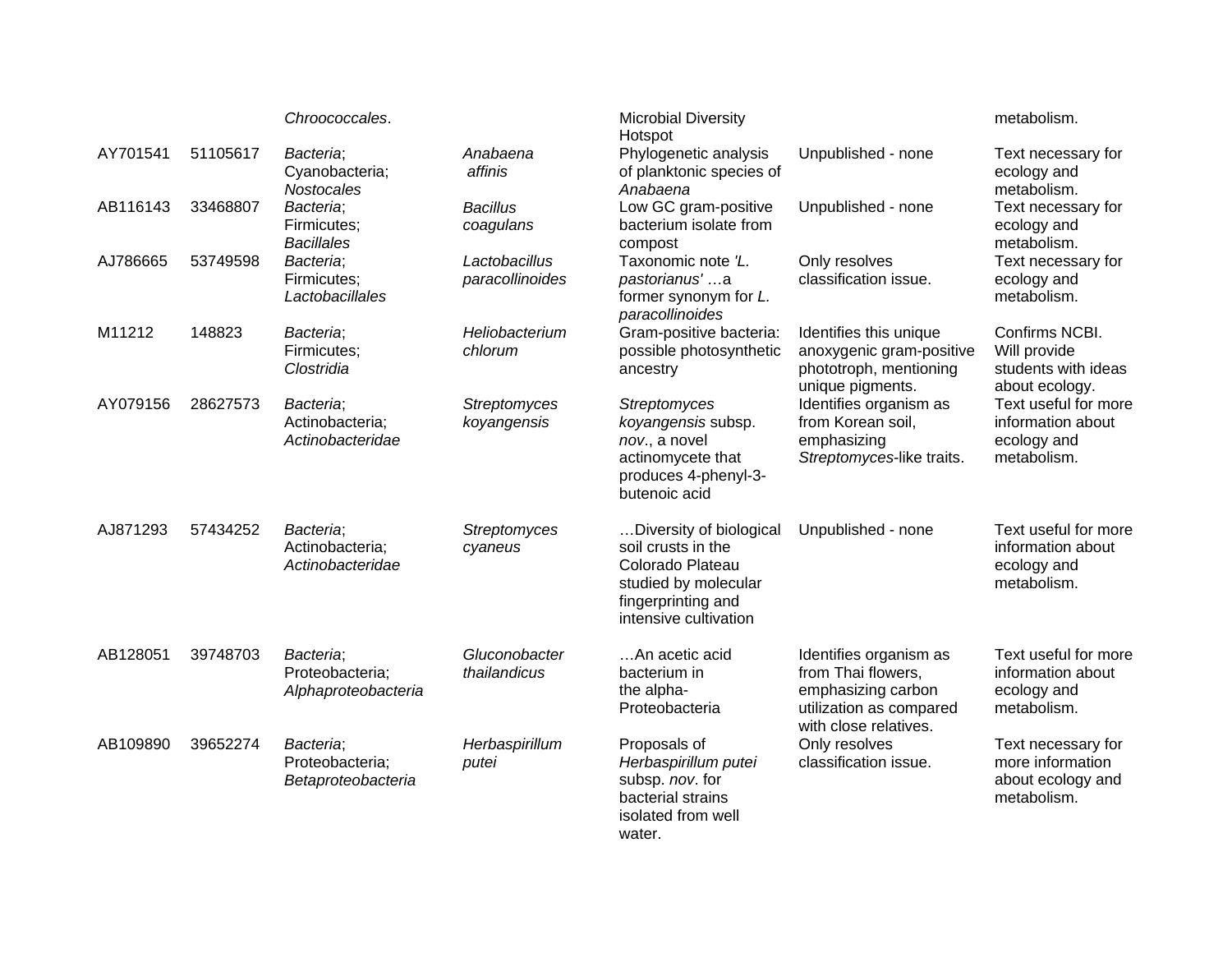| U71007   | 2264415  | Bacteria;<br>Proteobacteria;<br>Gammaproteobacteria   | Pseudomonas<br>putida                    | Molecular<br>characterization of an<br>n-alkane-degrading<br>bacterial community                                                   | Identifies organism as<br>from contaminated<br>Venice lagoon,<br>emphasizing carbon<br>utilization as compared<br>with close relatives.                                   | Text useful for more<br>information about<br>ecology and<br>metabolism.    |
|----------|----------|-------------------------------------------------------|------------------------------------------|------------------------------------------------------------------------------------------------------------------------------------|---------------------------------------------------------------------------------------------------------------------------------------------------------------------------|----------------------------------------------------------------------------|
| AY268891 | 55584191 | Bacteria;<br>Proteobacteria;<br>Deltaproteobacteria   | Desulfofaba<br>fastidiosa                | Characterization of the<br>marine propionate-<br>degrading,<br>sulfate-reducing<br>bacterium Desulfofaba<br>fastidiosa subsp. nov. | Identifies organism as<br>from sulfate-methane<br>transition zone of marine<br>sediment, emphasizing<br>anaerobic reduction of<br>sulfur to support<br>chemoheterotrophy. | Text useful for more<br>information about<br>ecology and<br>metabolism.    |
| Z25741   | 397417   | Bacteria;<br>Proteobacteria;<br>Epsilonproteobacteria | <b>Helicobacter</b><br>pylori            | Analysis of ribosomal<br>RNA genes of<br>Helicobacter pylori                                                                       | Unpublished - none                                                                                                                                                        | Text necessary for<br>more information<br>about ecology and<br>metabolism. |
| D38365   | 550527   | Bacteria;<br>Chloroflexi;<br>Chloroflexales           | Chloroflexus<br>aurantiacus<br>$J-10-fl$ | A filamentous<br>phototrophic<br>bacterium which forms<br>dense cell aggregates<br>by active gliding<br>movement                   | Identifies organism as<br>from Japanese hot spring<br>mats, emphasizing ability<br>to grow as anaerobic<br>photoheterotrophs or<br>aerobic<br>chemoheterotrophs.          | Text useful for more<br>information about<br>ecology and<br>metabolism.    |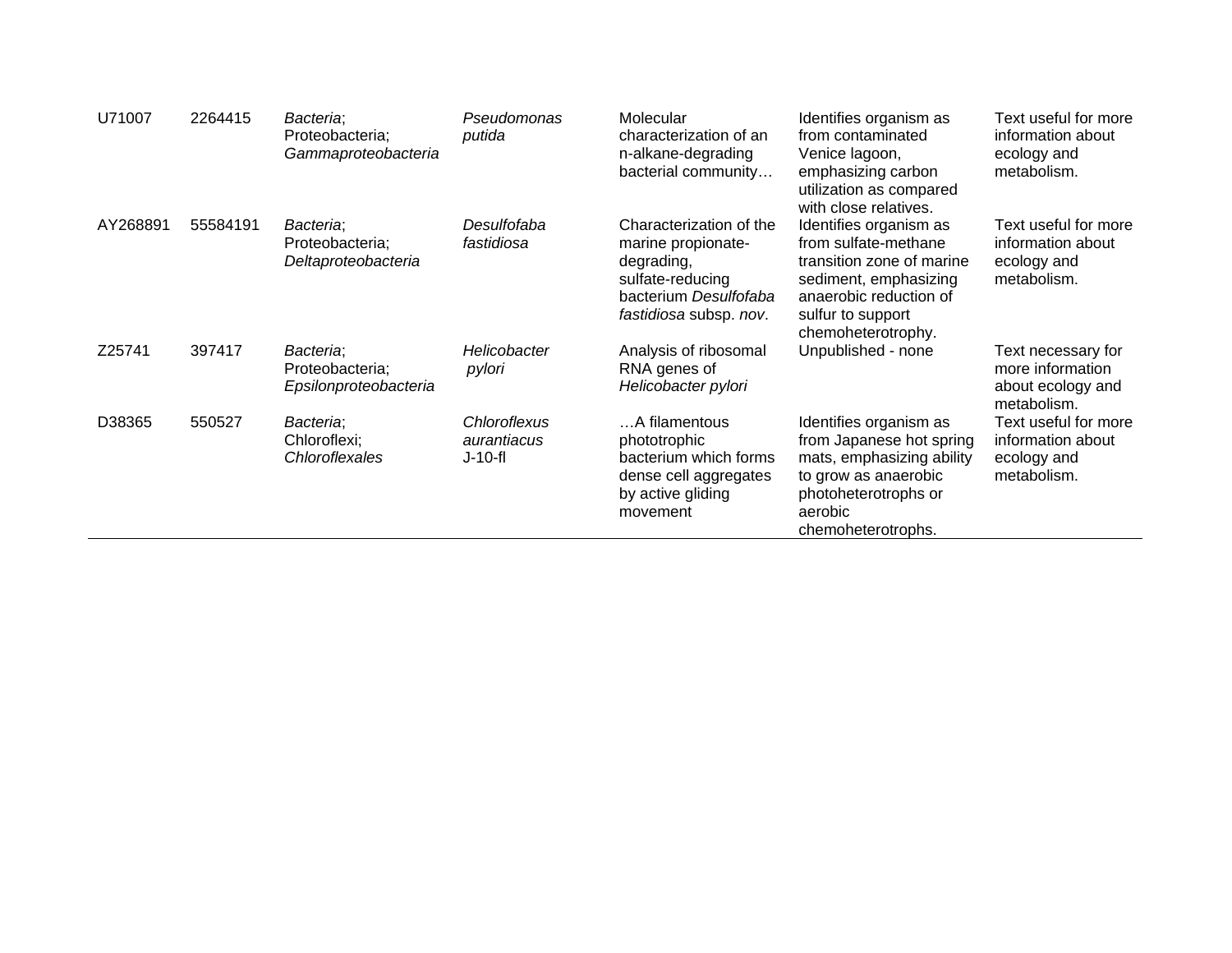

- **User Entered** unknown 3
- **User Entered** unknown 2
- **User Entered** unknown1
- GBBCT:550527 Chloroflexus aurantiacus gene for 16S ribosomal RNA, partial
- GBBCT:397417 H.pylori gene for 16S ribosomal RNA (partial).
- GBBCT:55584191 Desulfofaba fastidiosa 16S ribosomal RNA gene, partial sequence.
- GBBCT:2264415 Pseudomonas putida 16S ribosomal RNA gene, partial sequence.
- GBBCT:39652274 Herbaspirillum putei gene for 16S rRNA, partial sequence.
- GBBCT:39748703 Gluconobacter thailandicus gene for 16S rRNA, partial sequence,
- GBBCT:28627573 Streptomyces kovangensis strain VK-A60 16S ribosomal RNA gene.
- GBBCT:57434252 Streptomyces cyaneus 16S rRNA gene, isolate CP183-1.
- GBBCT:148823 Heliobacterium chlorum 16S ribosomal RNA.
- $\Box$  GBBCT:53749598 Lactobacillus paracollinoides partial 16S rRNA gene, type strain
- GBBCT:33468807 Bacillus coagulans gene for 16S ribosomal RNA, partial sequence,
- GBBCT:51105617 Anabaena affinis strain NIES40 16S ribosomal RNA gene, partial
- GBBCT:21667923 Synechococcus sp. PH40 16S ribosomal RNA gene, partial sequence.
- GBBCT:1806270 Planctomyces sp. 16S rRNA gene.
- GBBCT:5733749 Cryomorpha ignava 16S ribosomal RNA gene, partial sequence.
- GBBCT:173941 B.burgdorferi 16S ribosomal RNA.
- GBBCT:1498248 Treponema maltophilum 16S rRNA gene (patient BR).
- GBBCT:14587794 Thermotoga thermarum gene for 16S rRNA.
- GBBCT:13160152 Aquifex aeolicus 16S rRNA gene.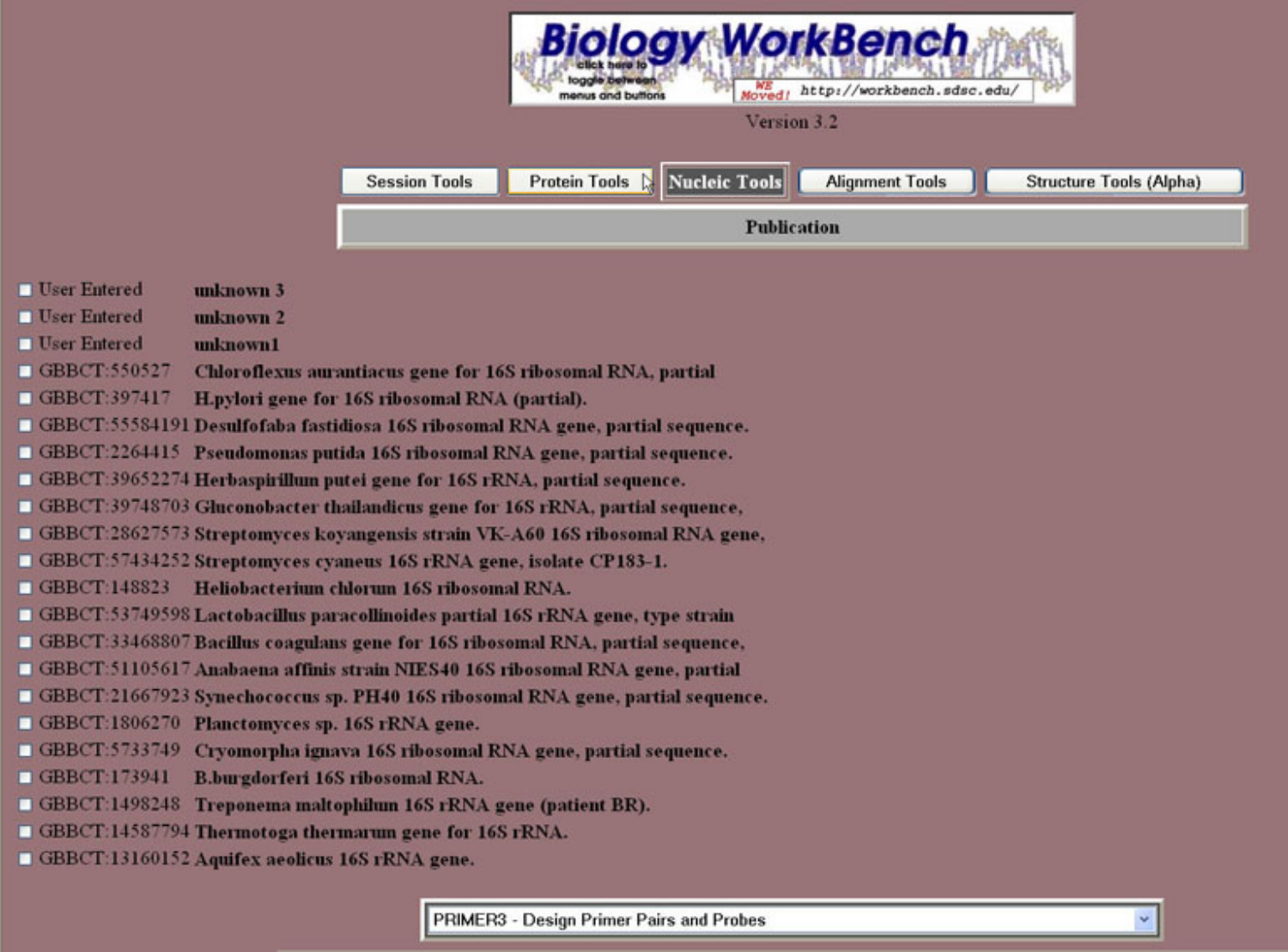#NEXUS [STDIN -- data title]

| [Name: | unknown 3 | Len: | 1680 | Check: | NULL 1 |
|--------|-----------|------|------|--------|--------|
| [Name: | 39652274  | Len: | 1680 | Check: | NULL]  |
| [Name: | 2264415   | Len: | 1680 | Check: | NULL]  |
| [Name: | 39748703  | Len: | 1680 | Check: | NULL]  |
| [Name: | 53749598  | Len: | 1680 | Check: | NULL 1 |
| [Name: | 33468807  | Len: | 1680 | Check: | NULL 1 |
| [Name: | 148823    | Len: | 1680 | Check: | NULL]  |
| [Name: | unknown 2 | Len: | 1680 | Check: | NULL 1 |
| [Name: | 51105617  | Len: | 1680 | Check: | NULL 1 |
| [Name: | 21667923  | Len: | 1680 | Check: | NULL]  |
| [Name: | 173941    | Len: | 1680 | Check: | NULL 1 |
| [Name: | 1498248   | Len: | 1680 | Check: | NULL]  |
| [Name: | 5733749   | Len: | 1680 | Check: | NULL 1 |
| [Name: | 397417    | Len: | 1680 | Check: | NULL]  |
| [Name: | 1806270   | Len: | 1680 | Check: | NULL]  |
| [Name: | 55584191  | Len: | 1680 | Check: | NULL]  |
| [Name: | 28627573  | Len: | 1680 | Check: | NULL 1 |
| [Name: | 57434252  | Len: | 1680 | Check: | NULL 1 |
| [Name: | 14587794  | Len: | 1680 | Check: | NULL]  |
| [Name: | unknown1  | Len: | 1680 | Check: | NULL 1 |
| [Name: | 550527    | Len: | 1680 | Check: | NULL 1 |

[Name: 13160152 Len: 1680 Check: NULL]

begin data; dimensions ntax=22 nchar=1680; format datatype=dna interleave missing=-; matrix unknown\_3 -------------------- -------------------- -------------------- ---G-GCA-GGCCTAA--CA CATGCAA-G-TCGAACGGAG 39652274 -------------------- -----ACTAGAGTTTGATCC TGGCTCAGATTGAACGCT-- GGCG-GCA-TGCCTTA--CA CATGCAA-G-TCGAACGGCA 2264415 -------------------- -------------------- -------------------- -------------------- ----------------- --- 39748703 -------------------- -------------------- -------------------- ---------TGCTTGA--CA CATGCAA-GCTCGCACGGCA<br>-- 53749598 53749598 -------------------- -------------------- ----------------CT-- GGCG-GCG-TGCCTAA--TA CATGCAA-G-TCGAACGCAT<br>33468807 33468807 -------------------- -------------------- -------------ACGCT-- GGCG-GCG-TGCCTA---TA C-TGCAA-G-TCGTGCGGAC 148823 -------------------- ---------------GATCC TGGCTCAGGACGAACGCT-- GGCG-GCA-TGCCTAA--CA CATGCAA-G-TCGAACGGAG unknown\_2 -------------------- -------------------- -------------------- -------------------- ------------ GAACGGAA 51105617 -------------------- -------------------- -------------------- -------------------- ----------------- --- 21667923 -------------------- -------------------- ----TCAGGATGAACGCT-- GGCG-GTA-TGCCTAA--CA CATGCAA-G-TCGAACGAAG<br>173941 173941 -------------------- AATAACGAAGAGTTTGATCC TGGCTTAGAACTAACGCT-- GGCA-GTG-CGTCTTA--AG CATGCAA-- GTCAAACGGGA 1498248 -------------------- -------------------- --------AACGAACGCT-- GGCG-GCG-CGTCTTA--AA CATGCAA-- GTCGAACGGCA<br>5733749 5733749 -------------------- -------------------- -----------GAACGCT-- AGCG-GCA-GGCCTAA--CA CATGCAA-- GTCGAACGGTA 397417 -------------------- -------------------- --------AGTGAACGCT-- GGCG-GCG-TGCCTAA--TA CATGCAA-- GTCGAACGATG 1806270 -------------------- -------------------- ------------AACGTT-- GGNG-GCA-TGGATTA--GG CATGCAA-- GTCGAGCGAGA 55584191 -------------------- ---------------GATCC TGGCTCAGATTGAACGCT-- GGCG-GCG-TGCTTAA--CA CATGCAA-CGTCGAACGAGA 28627573 -------------------- --------AGAGTTTGATCC TGGCTCAGGACGAACGCT-- GGCG-GCG-TGCTTAA--CA CATGCAA-G-TCGAACGATG 57434252 -------------------- -------------------- -------------------- -------------------- ----------------- --- 14587794 -------------------- -------------------- --------GGTGAACGCT-- GGCG-GCG-TGCCTAA--CA CATGCAA-G-TCGAGCGG- unknown1 GCCCTTGCAGATCCGCAGCC GCATGCAGAGTTTGATCCTG AGCTCAGAGACGAACGCCTA GGCGAGCGATGCCTAAATCG CATGCATCAGTTCAGCAC-- 550527 -------------------- -------------------- --------GACGAACGCT-- GGCG-GCG-TGCCTAA--TG CATGCA-- AGTCGAACRC-- 13160152 ------------------TT CCCTGAAGAGTTTGATCCTG -GCTCAGCG-CGAACGCT-- GGCG-GCG-TGCCTAA--CA CATGCA-- AGTCGTGCGCAG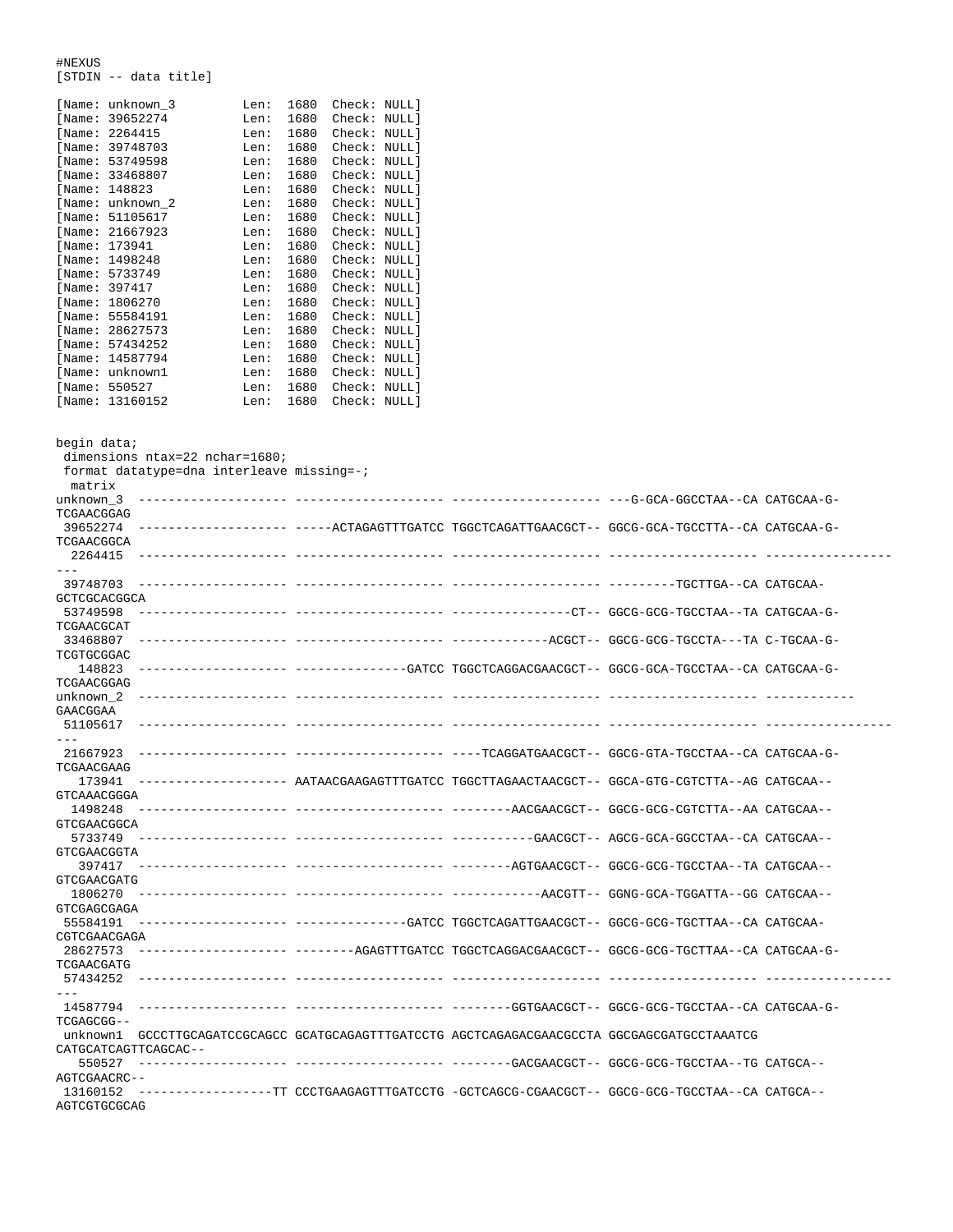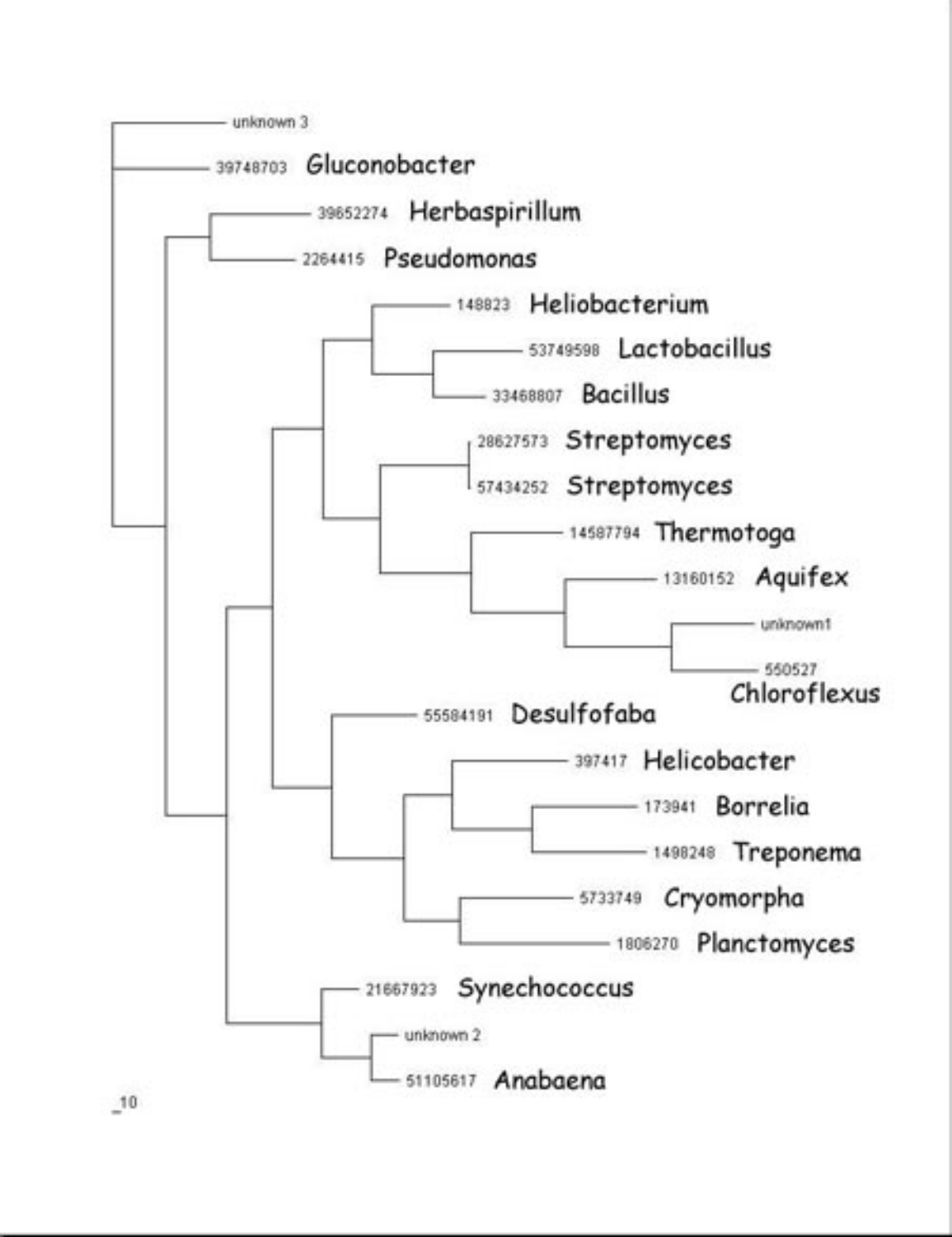